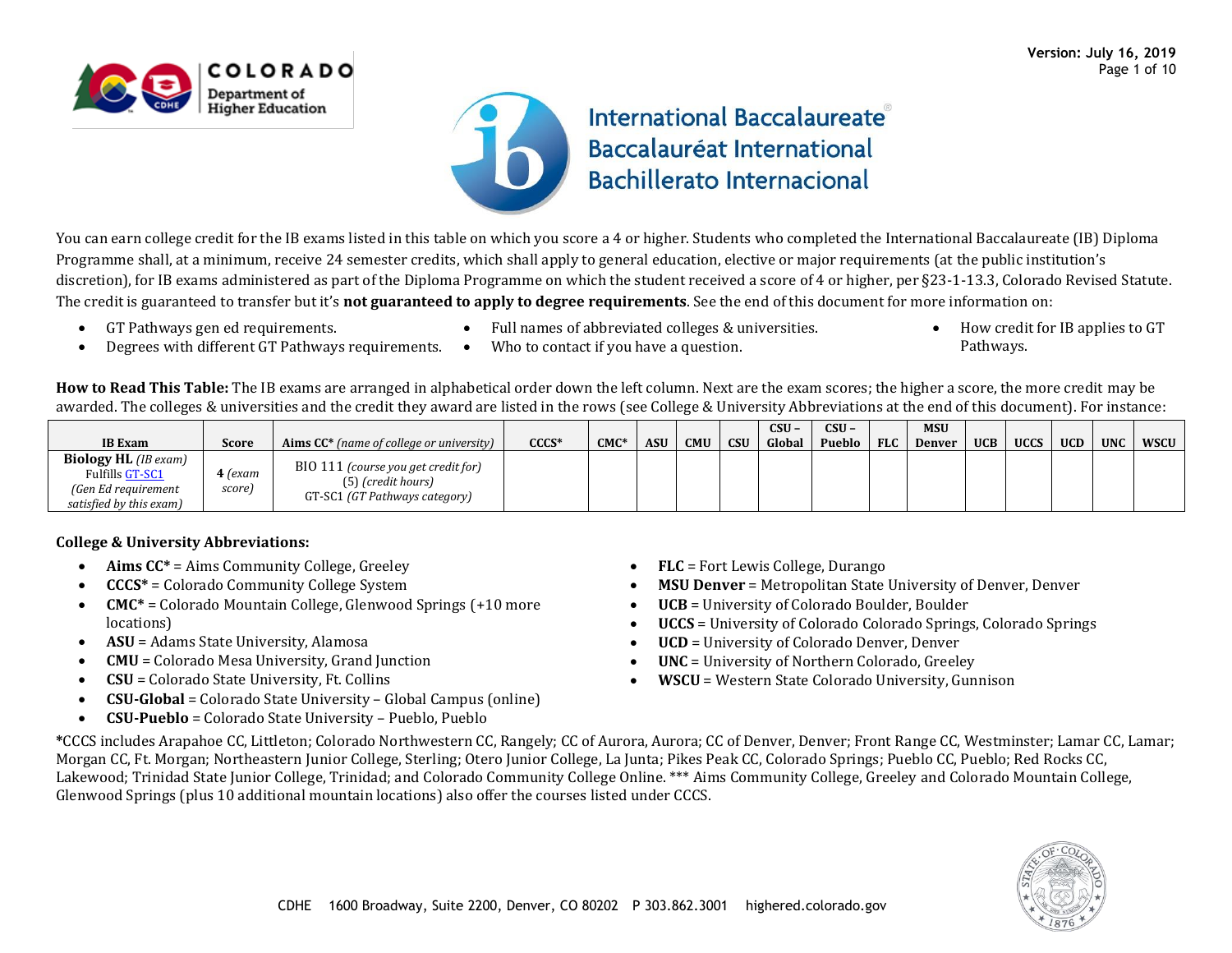



## **International Baccalaureate (IB) Exam Cut Scores for Colorado Public Colleges & Universities for GT Pathways General Education Credit**

|                                        |                         | Aims                                                |                               |                                        |                                                      |                                                         |                                               | $CSU -$                                               | $CSU -$                        |                         | <b>MSU</b>                                |                                                    |                                                 |                                                                     |                                             |                                         |
|----------------------------------------|-------------------------|-----------------------------------------------------|-------------------------------|----------------------------------------|------------------------------------------------------|---------------------------------------------------------|-----------------------------------------------|-------------------------------------------------------|--------------------------------|-------------------------|-------------------------------------------|----------------------------------------------------|-------------------------------------------------|---------------------------------------------------------------------|---------------------------------------------|-----------------------------------------|
| <b>IB</b> Exam                         | <b>Score</b>            | <b>CC</b>                                           | <b>CCCS</b>                   | <b>CMC</b>                             | <b>ASU</b>                                           | <b>CMU</b>                                              | <b>CSU</b>                                    | Global                                                | Pueblo                         | <b>FLC</b>              | <b>Denver</b>                             | <b>UCB</b>                                         | <b>UCCS</b>                                     | <b>UCD</b>                                                          | <b>UNC</b>                                  | <b>WSCU</b>                             |
| <b>Biology SL</b>                      | $\boldsymbol{4}$        | <b>BIO</b><br>111<br>(5)                            | <b>BIO</b><br>111<br>(5)      | <b>BIO 111</b><br>(5)                  | <b>BIOL</b><br>101(4)                                | $GE-N$<br>1XX,<br>1XXL(4)                               | BZ 110,<br>111(4)                             | BIO 121,<br>121L(4)                                   | <b>BIOL</b><br>100/<br>100L(4) | <b>BIO 202</b><br>(4)   | <b>BIO 1030</b><br>(4)                    | ARSC<br>1999 (4)                                   | <b>XFCR</b><br>1999TC<br>(4)                    | <b>BIOL</b><br>1560 (4)                                             | BIO 100<br>105(4)                           | <b>BIOL</b><br>150(4)                   |
| Fulfills GT-SC1                        | $5-7$                   | <b>BIO</b><br>111<br>(5)                            | BIO<br>111<br>(5)             | <b>BIO 111</b><br>(5)                  | <b>BIOL</b><br>101(4)                                | $GE-N$<br>1XX<br>$1$ XXL $(4)$                          | BZ 110,<br>111(4)                             | BIO 121,<br>121L(4)                                   | <b>BIOL</b><br>100/<br>100L(4) | <b>BIO 202</b><br>(4)   | <b>BIO 1030</b><br>(4)                    | ARSC<br>1999 (4)                                   | <b>XFCR</b><br>1999TC<br>(4)                    | <b>BIOL</b><br>1560(4)                                              | BIO 100.<br>105(4)                          | <b>BIOL</b><br>150(4)                   |
| <b>IB</b> Exam                         | <b>Score</b>            | Aims<br>cc                                          | <b>CCCS</b>                   | <b>CMC</b>                             | <b>ASU</b>                                           | <b>CMU</b>                                              | <b>CSU</b>                                    | $CSU -$<br>Global                                     | $CSU -$<br>Pueblo              | <b>FLC</b>              | <b>MSU</b><br><b>Denver</b>               | <b>UCB</b>                                         | <b>UCCS</b>                                     | <b>UCD</b>                                                          | <b>UNC</b>                                  | <b>WSCU</b>                             |
| <b>Biology HL</b>                      | $\overline{\mathbf{4}}$ | <b>BIO</b><br>111<br>(5)                            | <b>BIO</b><br>111<br>(5)      | <b>BIO 111</b><br>(5)                  | <b>BIOL</b><br>209(5)                                | BIOL 105.<br>105L(4)                                    | <b>LIFE</b><br>102(4)                         | BIO 121,<br>121L(4)<br>&<br>Elective<br>w/lab(4)      | BIOL<br>$181/L$ ,<br>182/L(8)  | <b>BIO 202</b><br>(4)   | BIO 1080.<br>1090.<br>1081,<br>1091 (8)   | <b>EBIO</b><br>1210,<br>1220,<br>1230,<br>1240 (8) | <b>BIOL 1300,</b><br>1310,<br>1350,<br>1360 (8) | <b>BIOL</b><br>$2051(3)$ ,<br>$2071(1)$ ,<br>$2061(3)$ ,<br>2081(1) | <b>BIO 110</b><br>(4)                       | <b>BIOL</b><br>150, 151<br>(8)          |
| Fulfills GT-SC1                        | $5 - 7$                 | <b>BIO</b><br>111.<br>112<br>(10)                   | BIO<br>111<br>(5)             | BIO 111,<br>112<br>(10)                | <b>BIOL</b><br>209,<br>210<br>(10)                   | <b>BIOL 105,</b><br>105L, GE-<br>$N$ 1XX,<br>1XX(8)     | <b>LIFE</b><br>102(4)                         | BIO 121,<br>121L(4)<br>&<br>Elective<br>w/lab(4)      | BIOL<br>$181/L$ ,<br>182/L(8)  | BIO 202,<br>190(8)      | BIO 1080,<br>1090,<br>1081,<br>1091(8)    | <b>EBIO</b><br>1210,<br>1220,<br>1230,<br>1240 (8) | BIOL 1300,<br>1310,<br>1350,<br>1360 (8)        | <b>BIOL</b><br>$2051(3)$ ,<br>$2071(1)$ ,<br>$2061(3)$ ,<br>2081(1) | BIO 110.<br>111(8)                          | BIOL<br>150, 151<br>(8)                 |
|                                        |                         |                                                     |                               |                                        |                                                      |                                                         |                                               |                                                       |                                |                         |                                           |                                                    |                                                 |                                                                     |                                             |                                         |
| <b>IB</b> Exam                         | <b>Score</b>            | Aims<br>cc                                          | <b>CCCS</b>                   | <b>CMC</b>                             | <b>ASU</b>                                           | <b>CMU</b>                                              | <b>CSU</b>                                    | $CSU -$<br>Global                                     | $CSU -$<br>Pueblo              | <b>FLC</b>              | <b>MSU</b><br><b>Denver</b>               | <b>UCB</b>                                         | <b>UCCS</b>                                     | <b>UCD</b>                                                          | <b>UNC</b>                                  | <b>WSCU</b>                             |
| <b>Chemistry SL</b>                    | $\overline{\mathbf{4}}$ | CHE<br>111<br>(5)                                   | ${\tt CHE}$<br>111<br>(5)     | <b>CHE 111</b><br>(5)                  | <b>CHEM</b><br>111,<br>111L<br>(5)                   | CHEM<br>121,<br>121L(5)                                 | CHEM<br>107,<br>108(5)                        | <b>CHE 101</b><br>(4)                                 | CHEM<br>111/L(4)               | <b>CHEM</b><br>150(4)   | <b>CHE 1010</b><br>(3)                    | ARSC<br>1999 (4)                                   | <b>XFCR</b><br>1999TC<br>(4)                    | CHEM<br>1474 (4)                                                    | CHEM<br>101,<br>102(4)                      | CHEM<br>1XX(4)                          |
| Fulfills GT-SC1                        | $5 - 7$                 | CHE<br>111<br>(5)                                   | ${\tt CHE}$<br>111<br>(5)     | <b>CHE 111</b><br>(5)                  | <b>CHEM</b><br>111.<br>111L<br>(5)                   | <b>CHEM</b><br>121,<br>121L(5)                          | CHEM<br>107,<br>108(5)                        | <b>CHE 101</b><br>(4)                                 | CHEM<br>111/L<br>(4)           | CHEM<br>150(4)          | <b>CHE 1010</b><br>(3)                    | ARSC<br>1999 (4)                                   | <b>XFCR</b><br>1999TC<br>(4)                    | CHEM<br>1474 (4)                                                    | CHEM<br>101,<br>102(4)                      | CHEM<br>1XX(4)                          |
| <b>IB</b> Exam                         | <b>Score</b>            | Aims<br>cc                                          | <b>CCCS</b>                   | <b>CMC</b>                             | <b>ASU</b>                                           | <b>CMU</b>                                              | <b>CSU</b>                                    | $CSU -$<br>Global                                     | $CSU -$<br><b>Pueblo</b>       | <b>FLC</b>              | <b>MSU</b><br><b>Denver</b>               | <b>UCB</b>                                         | <b>UCCS</b>                                     | <b>UCD</b>                                                          | <b>UNC</b>                                  | <b>WSCU</b>                             |
|                                        | $\overline{\mathbf{4}}$ | CHE<br>111<br>(5)                                   | CHE<br>111<br>(5)             | <b>CHE 111</b><br>(5)                  | <b>CHEM</b><br>131,<br>131L,<br>132,<br>132L<br>(10) | <b>CHEM</b><br>131,<br>131L(5)                          | <b>CHEM</b><br>111.<br>112,<br>113,<br>114(9) | <b>CHE 101</b><br>$(4)$ &<br>Elective<br>w/Lab<br>(4) | CHEM<br>121/L<br>122/L<br>(10) | CHEM<br>150(4)          | CHE<br>1010,<br>1100,<br>1150(8)          | ARSC<br>1999 (4)                                   | CHEM<br>1401.<br>1402 (6)                       | <b>CHEM</b><br>$2031(3)$ ,<br>2038(1)                               | <b>CHEM</b><br>111/11<br>1L(5)              | <b>CHEM</b><br>111, 112<br>(4)          |
| <b>Chemistry HL</b><br>Fulfills GT-SC1 | $5-6$                   | CHE<br>111.<br>112<br>(10)                          | CHE<br>111<br>(5)             | CHE<br>111.<br>112<br>(10)             | <b>CHEM</b><br>131,<br>131L<br>132.<br>132L<br>(10)  | <b>CHEM</b><br>131,<br>131L and<br>132,<br>132L<br>(10) | CHEM<br>111,<br>112,<br>113,<br>114(9)        | <b>CHE 101</b><br>$(4)$ &<br>Elective<br>w/Lab<br>(4) | CHEM<br>121/L<br>122/L<br>(10) | CHEM<br>150,<br>151 (8) | ${\rm CHE}$<br>1010.<br>1100.<br>1150 (8) | ARSC<br>1999 (4)                                   | CHEM<br>1401,<br>1402(6)                        | CHEM<br>$2031(3)$ ,<br>$2038(1)$ ,<br>$2061(3)$ ,<br>2068(2)        | CHEM<br>111/11<br>1L(5)                     | CHEM<br>111,<br>112,<br>113, 114<br>(8) |
|                                        | $\overline{7}$          | CHE<br>111,<br>$\cdots$<br>$\overline{\phantom{0}}$ | <b>CHE</b><br>111<br>$\cdots$ | CHE<br>111,<br>$\sim$ $\sim$<br>$\sim$ | <b>CHEM</b><br>131,                                  | <b>CHEM</b><br>131,                                     | <b>CHEM</b><br>111,                           | <b>CHE 101</b><br>$(4)$ &                             | <b>CHEM</b><br>121/L           | <b>CHEM</b><br>150,     | CHE<br>1010,                              | ARSC<br>1999 (4)                                   | <b>CHEM</b><br>1401,                            | <b>CHEM</b><br>2031 (3),<br>$\sim$                                  | <b>CHEM</b><br>111/<br>$\sim$ $\sim$ $\sim$ | <b>CHEM</b><br>111,                     |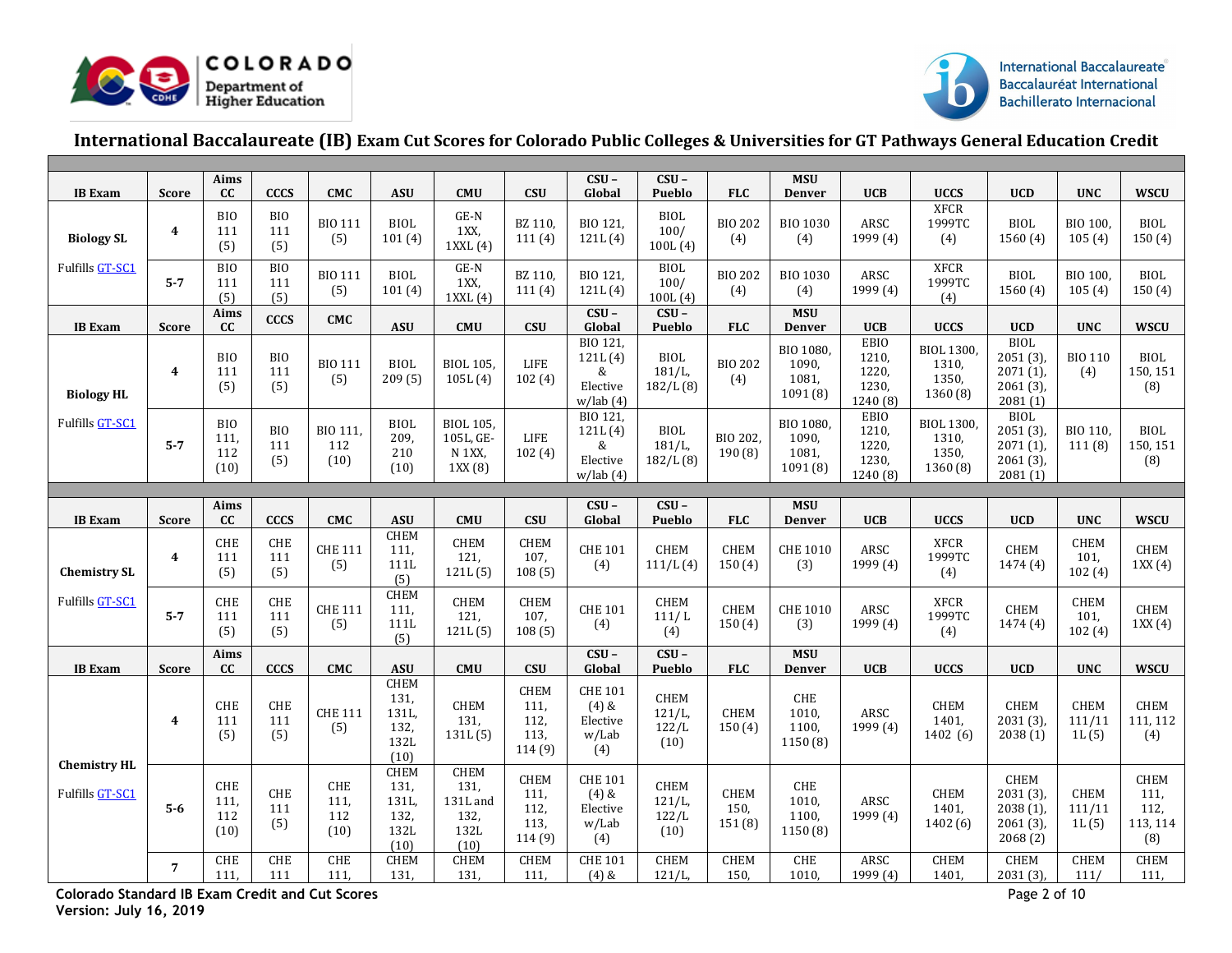



|                                                                   |                  | 112<br>(10)                                                         | $\overline{(5)}$                                | 112<br>(10)                                      | 131L,<br>132,<br>132L<br>(10)                                  | 131L,<br>132.<br>132L<br>(10)                                | 112,<br>113,<br>114(9)                                                | Elective<br>w/Lab<br>(4)                                                   | 122/L<br>(10)                                                                         | 151(8)                                                 | 1100,<br>1150 (8)                                    |                                        | 1402(6)                                                     | 2038(1)<br>$2061(3)$ ,<br>2068(2) | 111L,<br>112/<br>112L<br>(10)                             | 112,<br>113, 114<br>(8)                                                 |
|-------------------------------------------------------------------|------------------|---------------------------------------------------------------------|-------------------------------------------------|--------------------------------------------------|----------------------------------------------------------------|--------------------------------------------------------------|-----------------------------------------------------------------------|----------------------------------------------------------------------------|---------------------------------------------------------------------------------------|--------------------------------------------------------|------------------------------------------------------|----------------------------------------|-------------------------------------------------------------|-----------------------------------|-----------------------------------------------------------|-------------------------------------------------------------------------|
|                                                                   |                  |                                                                     |                                                 |                                                  |                                                                |                                                              |                                                                       |                                                                            |                                                                                       |                                                        |                                                      |                                        |                                                             |                                   |                                                           |                                                                         |
| <b>IB</b> Exam                                                    | <b>Score</b>     | Aims<br>cc                                                          | <b>CCCS</b>                                     | <b>CMC</b>                                       | <b>ASU</b>                                                     | <b>CMU</b>                                                   | <b>CSU</b>                                                            | $CSU -$<br>Global                                                          | $CSU -$<br>Pueblo                                                                     | <b>FLC</b>                                             | <b>MSU</b><br><b>Denver</b>                          | <b>UCB</b>                             | <b>UCCS</b>                                                 | <b>UCD</b>                        | <b>UNC</b>                                                | <b>WSCU</b>                                                             |
| <b>Economics SL</b>                                               | $\boldsymbol{4}$ | ECO<br>201<br>(3)                                                   | <b>ECO</b><br>201<br>(3)                        | <b>ECO 201</b><br>(3)                            | <b>ECON</b><br>201(3)                                          | <b>ECON</b><br>201(3)                                        | <b>ECON</b><br>$2++3C$<br>(3)                                         | ECN<br>Elective<br>(3)                                                     | <b>ECON</b><br>elective<br>(3)                                                        | <b>ECON</b><br>190(3)                                  | ECO<br>elective<br>(3)                               | ARSC<br>1999 (3)                       | <b>XFCR</b><br>1999TC<br>(3)                                | <b>ECON</b><br>2012(3)            | <b>ECON</b><br>203,<br>205(6)                             | GE<br><b>ECON</b><br>(3)                                                |
| Fulfills GT-SS1                                                   | $5 - 7$          | <b>ECO</b><br>201<br>(3)                                            | EC <sub>O</sub><br>201<br>(3)                   | <b>ECO 201</b><br>(3)                            | <b>ECON</b><br>201(3)                                          | <b>ECON</b><br>201(3)                                        | <b>ECON</b><br>$2++3C$<br>(3)                                         | ECN<br>Elective<br>(3)                                                     | <b>ECON</b><br>elective<br>(3)                                                        | <b>ECON</b><br>190(3)                                  | <b>ECO</b><br>elective<br>(3)                        | ARSC<br>1999 (3)                       | <b>XFCR</b><br>1999TC<br>(3)                                | ECON<br>2012 (3)                  | <b>ECON</b><br>203,<br>205(6)                             | GE<br><b>ECON</b><br>(3)                                                |
| <b>IB</b> Exam                                                    | <b>Score</b>     | Aims<br>cc                                                          | <b>CCCS</b>                                     | <b>CMC</b>                                       | <b>ASU</b>                                                     | <b>CMU</b>                                                   | <b>CSU</b>                                                            | $CSU -$<br>Global                                                          | $CSU -$<br>Pueblo                                                                     | <b>FLC</b>                                             | <b>MSU</b><br><b>Denver</b>                          | <b>UCB</b>                             | <b>UCCS</b>                                                 | <b>UCD</b>                        | <b>UNC</b>                                                | <b>WSCU</b>                                                             |
| <b>Economics HL</b>                                               | $\boldsymbol{4}$ | EC <sub>O</sub><br>201,<br>202<br>(6)                               | EC <sub>O</sub><br>201,<br>202<br>(6)           | ECO<br>201,<br>202(6)                            | <b>ECON</b><br>201(3)                                          | ECON<br>201, 202<br>(6)                                      | <b>ECON</b><br>202,<br>204(6)                                         | <b>ECN 210</b><br>215(6)                                                   | ECON<br>201, 202<br>(6)                                                               | <b>ECON</b><br>190(3)                                  | ECO<br>2010,<br>elective<br>(6)                      | <b>ECON</b><br>1999 (3)                | <b>ECON</b><br>1999TC<br>(6)                                | <b>ECON</b><br>2012 (3)           | <b>ECON</b><br>203,<br>205,<br>2XX(9)                     | ECON<br>201, 202<br>(6)                                                 |
| <b>Fulfills GT-SS1</b>                                            | $5 - 7$          | EC <sub>O</sub><br>201,<br>202<br>(6)                               | <b>ECO</b><br>201,<br>202<br>(6)                | ECO<br>201,<br>202(6)                            | <b>ECON</b><br>201(3)                                          | <b>ECON</b><br>201, 202<br>(6)                               | ECON<br>202,<br>204(6)                                                | <b>ECN 210.</b><br>215(6)                                                  | <b>ECON</b><br>201, 202<br>(6)                                                        | ECON<br>190(6)                                         | <b>ECO</b><br>2010.<br>elective<br>(6)               | <b>ECON</b><br>1999 (3)                | <b>ECON</b><br>1999TC<br>(6)                                | <b>ECON</b><br>2012,<br>2022 (6)  | <b>ECON</b><br>203.<br>205,<br>2XX (9)                    | <b>ECON</b><br>201, 202<br>(6)                                          |
|                                                                   |                  |                                                                     |                                                 |                                                  |                                                                |                                                              |                                                                       |                                                                            |                                                                                       |                                                        |                                                      |                                        |                                                             |                                   |                                                           |                                                                         |
| <b>IB</b> Exam                                                    | <b>Score</b>     | Aims<br>cc                                                          | <b>CCCS</b>                                     | <b>CMC</b>                                       | <b>ASU</b>                                                     | <b>CMU</b>                                                   | CSU                                                                   | $CSU -$<br>Global                                                          | $CSU -$<br>Pueblo                                                                     | <b>FLC</b>                                             | <b>MSU</b><br><b>Denver</b>                          | <b>UCB</b>                             | <b>UCCS</b>                                                 | <b>UCD</b>                        | <b>UNC</b>                                                | <b>WSCU</b>                                                             |
|                                                                   | $\boldsymbol{4}$ | <b>ENG</b><br>121<br>(3)<br>$GT-$<br>CO <sub>1</sub>                | ENG<br>121<br>$(3)$ GT-<br>CO1                  | ENG<br>121(3)<br>GT-CO1                          | <b>ENG</b><br>101(3)<br>GT-CO1<br>$\&$ ENG<br>203(3)<br>GT-AH2 | <b>ENGL</b><br>111(3)<br>GT-CO1                              | CO 130<br>(3)<br>GT-CO1                                               | <b>ENG 101</b><br>$(3)$ GT-<br>C <sub>01</sub>                             | <b>ENG 101</b><br>(3)<br>GT-CO1                                                       | COMP<br>150(3)<br>GT-CO1<br>& ENGL<br>190(3)<br>GT-AH2 | <b>ENG</b><br>1010.<br>1100(6)<br>GT-CO1 &<br>GT-AH2 | ARSC<br>1999 (3)<br>GT-CO1             | <b>ENGL 1310</b><br>$(3)$ GT-<br>CO1, XFCR<br>1999TC<br>(3) | ENGL<br>1020(3)<br>GT-CO1         | <b>ENG</b><br>122,<br>123(6)<br>GT-CO1,<br>2              | ENG<br>102, 150<br>(6)<br>GT-CO1<br>$\&$ GT-<br>AH <sub>2</sub>         |
| English A<br>Language &<br>Literature HL<br>Fulfills<br>$GT$ -CO1 | 5                | <b>ENG</b><br>121.<br>122<br>(6)<br>$GT-$<br>CO1&<br>$\overline{c}$ | <b>ENG</b><br>121,<br>122<br>$(6)$ GT-<br>CO1&2 | ${\rm ENG}$<br>121,<br>122 (6)<br>$GT-$<br>CO1&2 | ENG<br>101(3)<br>GT-CO1<br>& ENG<br>203(3)<br>GT-AH2           | <b>ENGL</b><br>111(3)<br>GT-CO1&<br>ENGL<br>150(3)<br>GT-AH2 | E 140<br>$(3)$ GT-<br>AH2 &<br>CO 150<br>$(3)$ GT-<br>CO <sub>2</sub> | <b>ENG 130</b><br>$(3)$ GT-<br>AH2 &<br><b>ENG 101</b><br>$(3)$ GT-<br>CO1 | <b>ENG 101</b><br>$(3)$ GT-<br>CO1&<br><b>ENG 130</b><br>$(3)$ GT-<br>AH <sub>2</sub> | COMP<br>150(3)<br>GT-CO1<br>& ENGL<br>190(3)<br>GT-AH2 | <b>ENG</b><br>1010.<br>1100(6)<br>GT-CO1&<br>GT-AH2  | ARSC<br>1150 (3)<br>GT-CO <sub>2</sub> | ENGL<br>1310.<br>1500(6)<br>GT-C01, &<br>GT-AH2             | ENGL<br>1020 (3)<br>GT-CO1        | <b>ENG</b><br>122.<br>123(6)<br>GT-CO1<br>2               | ${\rm ENG}$<br>102, 150<br>(6)<br>GT-CO1<br>$\&$ GT-<br>AH <sub>2</sub> |
| May also fulfill<br>GT-CO2 and/or<br>GT-AH2 at<br>some schools.   | 6                | <b>ENG</b><br>121,<br>122<br>(6)<br>GT-<br>CO1&<br>$\overline{c}$   | <b>ENG</b><br>121,<br>122<br>$(6)$ GT-<br>CO1&2 | ENG<br>121.<br>122(6)<br>GT-<br>CO1&2            | <b>ENG</b><br>101(3)<br>GT-CO1<br>& ENG<br>203(3)<br>GT-AH2    | <b>ENGL</b><br>111(3)<br>GT-CO1&<br>ENGL<br>150(3)<br>GT-AH2 | E 140<br>$(3)$ GT-<br>AH2 &<br>CO 150<br>$(3)$ GT-<br>CO <sub>2</sub> | <b>ENG 130</b><br>$(3)$ GT-<br>AH2 &<br><b>ENG 101</b><br>102(6)<br>GT-CO1 | ENG<br>101,102<br>$(6)$ GT-<br>CO1, 2 &<br><b>ENG 130</b><br>$(3)$ GT-<br>AH2         | COMP<br>150(3)<br>GT-CO1<br>& ENGL<br>190(3)<br>GT-AH2 | ENG<br>1010.<br>1100(6)<br>GT-CO1 &<br>GT-AH2        | ARSC<br>1150 (3)<br>GT-CO <sub>2</sub> | ${\tt ENGL}$<br>1310.<br>1500(6)<br>GT-C02 &<br>GT-AH2      | ENGL<br>1020(3)<br>GT-CO1         | <b>ENG</b><br>122.<br>123(6)<br>GT-CO1<br>2               | ENG<br>102, 150<br>(6)<br>GT-CO1<br>$\&$ GT-<br>AH <sub>2</sub>         |
|                                                                   | $\overline{7}$   | <b>ENG</b><br>121,<br>122<br>(6)<br>GT-                             | <b>ENG</b><br>121,<br>122<br>$(6)$ GT-<br>CO1&2 | <b>ENG</b><br>121,<br>122(6)<br>GT-<br>CO1&2     | ENG<br>101(3)<br>GT-CO1<br>& ENG<br>203(3)                     | ENGL<br>111(3)<br>GT-CO1&<br>ENGL<br>150(3)                  | E 140<br>$(3)$ GT-<br>$AH2$ &<br>CO 150<br>$(3)$ GT-                  | <b>ENG 130</b><br>$(3)$ GT-<br>AH2 &<br>ENG 101<br>102(6)                  | <b>ENG</b><br>101,102<br>$(6)$ GT-<br>CO1, 2 &<br><b>ENG 130</b>                      | COMP<br>150(3)<br>GT-CO1<br>& ENGL<br>190(3)           | ENG<br>1010.<br>1100(6)<br>GT-CO1 &<br>GT-AH2        | ARSC<br>1150(3)<br>GT-CO2              | ENGL<br>1310,<br>1500(6)<br>GT-C01 &<br>GT-AH2              | ENGL<br>1020(3)<br>GT-CO1         | <b>ENG</b><br>122,<br>123(6)<br>GT-CO1,<br>$\overline{2}$ | ENG<br>102, 150<br>(6)<br>GT-CO1<br>& GT-                               |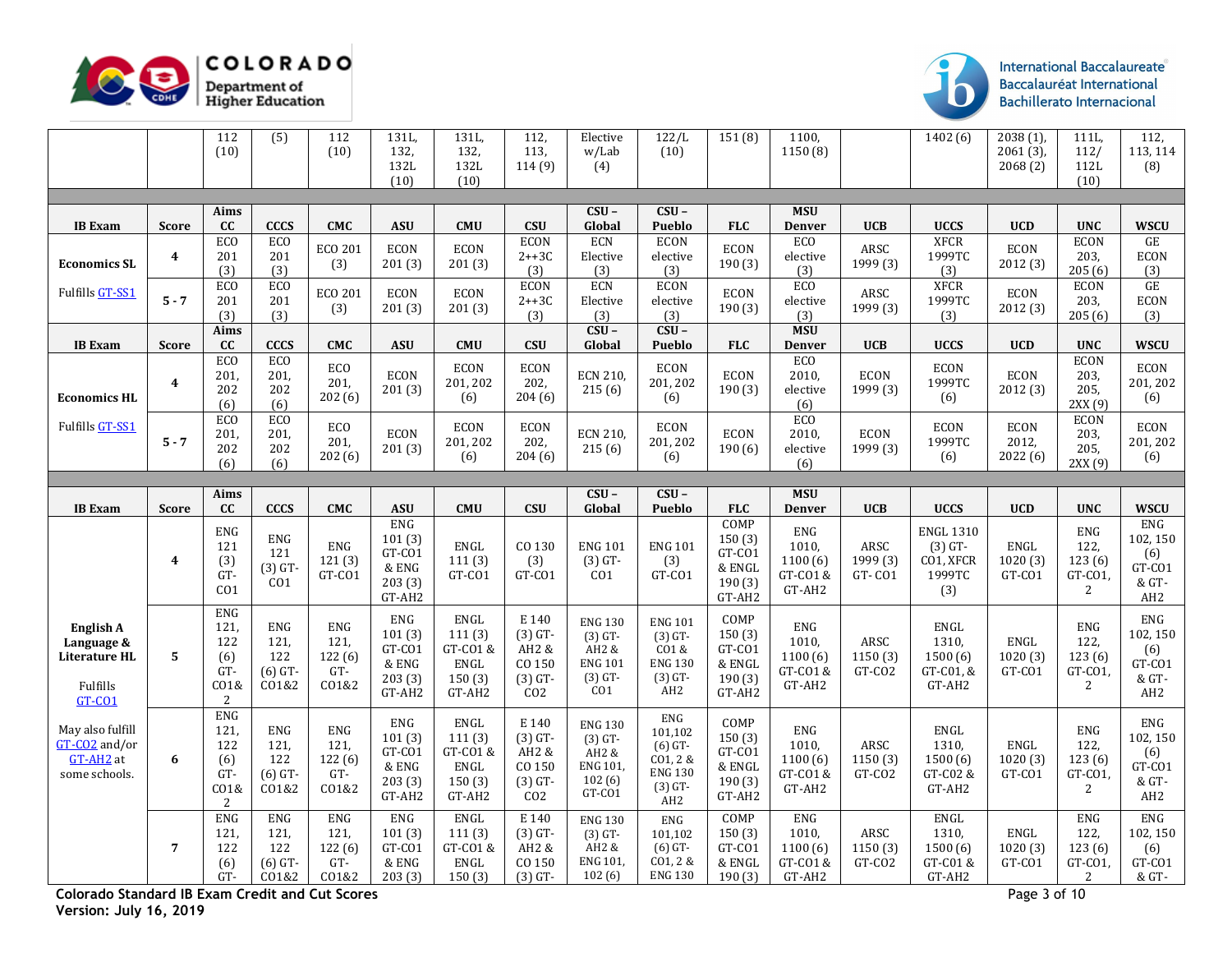



|                                                                   |                         | CO1&<br>$\overline{c}$                                                     |                                                                           |                                                                            | $GT-AH2$                                                        | GT-AH2                                                                        | CO <sub>2</sub>                                                    | GT-CO1 &<br>Elective<br>(3) | $(3)$ GT-<br>AH2 &<br>Elective<br>(3)                       | GT-AH2                                             |                             |                  |                                                        |                  |                                                    | AH2                                                            |
|-------------------------------------------------------------------|-------------------------|----------------------------------------------------------------------------|---------------------------------------------------------------------------|----------------------------------------------------------------------------|-----------------------------------------------------------------|-------------------------------------------------------------------------------|--------------------------------------------------------------------|-----------------------------|-------------------------------------------------------------|----------------------------------------------------|-----------------------------|------------------|--------------------------------------------------------|------------------|----------------------------------------------------|----------------------------------------------------------------|
| <b>IB</b> Exam                                                    | <b>Score</b>            | Aims<br>cc                                                                 | <b>CCCS</b>                                                               | <b>CMC</b>                                                                 | <b>ASU</b>                                                      | <b>CMU</b>                                                                    | <b>CSU</b>                                                         | $CSU -$<br>Global           | $CSU -$<br>Pueblo                                           | <b>FLC</b>                                         | <b>MSU</b><br><b>Denver</b> | <b>UCB</b>       | <b>UCCS</b>                                            | <b>UCD</b>       | <b>UNC</b>                                         | <b>WSCU</b>                                                    |
| English A<br>Language &<br><b>Literature SL</b>                   | $\overline{4}$          | <b>ENG</b><br>121<br>(3)                                                   | <b>ENG</b><br>121<br>(3)                                                  | <b>ENG</b><br>121(3)                                                       | <b>ENG</b><br>101(3)                                            | <b>ENGL</b><br>111(3)                                                         | CO 130<br>(3)                                                      | <b>ENG 101</b><br>(3)       | <b>ENG 101</b><br>(3)                                       | COMP<br>150(3)                                     | ENG<br>1010(3)              | ARSC<br>1999 (3) | <b>ENGL 1310</b><br>(3)                                | ENGL<br>1020(3)  | <b>ENG</b><br>122(3)                               | <b>ENG 102</b><br>(3)                                          |
| Fulfills GT-CO1<br>May also fulfill<br>GT-AH2 at<br>some schools. | $5 - 7$                 | <b>ENG</b><br>121<br>(3)                                                   | ENG<br>121<br>(3)                                                         | <b>ENG</b><br>121(3)                                                       | <b>ENG</b><br>101(3)                                            | <b>ENGL 111</b><br>$(3)$ &<br><b>ENGL 150</b><br>$(3)$ GT-<br>AH <sub>2</sub> | CO 130<br>(3)                                                      | <b>ENG 101</b><br>(3)       | <b>ENG 101</b><br>(3)                                       | COMP<br>150(3)                                     | <b>ENG</b><br>1010(3)       | ARSC<br>1999 (3) | <b>ENGL 1310</b><br>(3)                                | ENGL<br>1020(3)  | <b>ENG</b><br>122(3)                               | <b>ENG 102</b><br>$(3)$ &<br><b>ENG 150</b><br>(3)<br>$GT-ÁH2$ |
|                                                                   |                         |                                                                            |                                                                           |                                                                            |                                                                 |                                                                               |                                                                    |                             |                                                             |                                                    |                             |                  |                                                        |                  |                                                    |                                                                |
| <b>IB</b> Exam                                                    | <b>Score</b>            | Aims<br>cc                                                                 | <b>CCCS</b>                                                               | <b>CMC</b>                                                                 | <b>ASU</b>                                                      | <b>CMU</b>                                                                    | <b>CSU</b>                                                         | $CSU -$<br>Global           | $CSU -$<br>Pueblo                                           | <b>FLC</b>                                         | <b>MSU</b><br><b>Denver</b> | <b>UCB</b>       | <b>UCCS</b>                                            | <b>UCD</b>       | <b>UNC</b>                                         | <b>WSCU</b>                                                    |
| English A<br><b>Literature SL</b>                                 | $\overline{\mathbf{4}}$ | LIT<br>115<br>(3)                                                          | LIT<br>115<br>(3)                                                         | LIT<br>115<br>(3)                                                          | Elective<br>100(3)                                              | ENGL<br>150(3)                                                                | E 140<br>(3)                                                       | <b>ENG 130</b><br>(3)       | <b>ENG 130</b><br>(3)                                       | ${\rm ENG}$<br>190(3)                              | ENG<br>1100(3)              | ARSC<br>1999 (3) | ENGL<br>1999TC<br>(3)                                  | ENGL<br>1999 (3) | <b>ENG</b><br>131(3)                               | <b>ENG 150</b><br>(3)                                          |
| Fulfills GT-AH2                                                   | $5 - 7$                 | <b>LIT</b><br>115<br>(3)                                                   | <b>LIT</b><br>115<br>(3)                                                  | LIT<br>115<br>(3)                                                          | Elective<br>100(3)                                              | ENGL<br>150(3)                                                                | E 140<br>(3)                                                       | <b>ENG 130</b><br>(3)       | <b>ENG 130</b><br>(3)                                       | <b>ENG</b><br>190(3)                               | <b>ENG</b><br>1100(3)       | ARSC<br>1999 (3) | <b>ENGL</b><br>1999TC<br>(3)                           | ENGL<br>1999 (3) | ENG<br>131(3)                                      | <b>ENG 150</b><br>(3)                                          |
| <b>IB</b> Exam                                                    | <b>Score</b>            | Aims<br>cc                                                                 | <b>CCCS</b>                                                               | <b>CMC</b>                                                                 | <b>ASU</b>                                                      | <b>CMU</b>                                                                    | <b>CSU</b>                                                         | $CSU -$<br>Global           | $CSU -$<br>Pueblo                                           | <b>FLC</b>                                         | <b>MSU</b><br><b>Denver</b> | <b>UCB</b>       | <b>UCCS</b>                                            | <b>UCD</b>       | <b>UNC</b>                                         | <b>WSCU</b>                                                    |
|                                                                   | $\boldsymbol{4}$        | LIT<br>115<br>(3)                                                          | <b>LIT</b><br>115<br>(3)                                                  | LIT<br>115<br>(3)                                                          | <b>ENG 101</b><br>$(3)$ GT-<br>CO1&<br><b>ENG 203</b><br>(3)    | ENGL<br>150(3)                                                                | E 140<br>(3)                                                       | <b>ENG 130</b><br>(3)       | <b>ENG 130</b><br>(3)                                       | COMP<br>150(3)<br>$GT$ - $CO1$<br>& ENGL<br>190(3) | <b>ENG</b><br>1100<br>(3)   | ENGL<br>1500(3)  | <b>ENGL 1310</b><br>$(3)$ GT-CO1<br>&, ENGL<br>1500(3) | ENGL<br>1999 (3) | ENG<br>122(3)<br>$GT$ - $CO1$<br>& ENG<br>131(3)   | <b>ENG 150</b><br>(3)                                          |
| English A<br><b>Literature HL</b><br>Fulfills GT-AH2              | 5                       | LIT<br>115<br>$(3)$ &<br>ENG<br>121<br>$(3)$ GT-<br>CO <sub>1</sub>        | <b>LIT</b><br>115<br>$(3)$ &<br>ENG<br>121<br>$(3)$ GT<br>CO <sub>1</sub> | <b>LIT</b><br>115<br>$(3)$ &<br>ENG<br>121<br>$(3)$ GT-<br>CO <sub>1</sub> | <b>ENG 101</b><br>$(3)$ GT-<br>CO1&<br><b>ENG 203</b><br>(3)    | ENGL<br>150(3)                                                                | E 140<br>(3)<br>$\overline{\&}$ CO<br>150(3)<br>GT-CO <sub>2</sub> | <b>ENG 130</b><br>(3)       | <b>ENG 130</b><br>$(3)$ &<br>ENG<br>${\rm Electric}$<br>(3) | COMP<br>150(3)<br>GT-CO1<br>& ENGL<br>190(3)       | <b>ENG</b><br>1100<br>(3)   | ENGL<br>1500(3)  | <b>ENGL 1310</b><br>$(3)$ GT-CO1<br>&, ENGL<br>1500(3) | ENGL<br>1999 (3) | <b>ENG</b><br>122(3)<br>GT-CO1<br>& ENG<br>131(3)  | <b>ENG 102</b><br>$(3)$ GT-<br>CO1&<br><b>ENG 150</b><br>(3)   |
| May also fulfill<br>GT-CO1 and/or<br>GT-CO2 at<br>some schools.   | 6                       | <b>LIT</b><br>115<br>$(3)$ &<br>ENG<br>121<br>$(3)$ GT-<br>CO <sub>1</sub> | LIT<br>115<br>$(3)$ &<br>ENG<br>121<br>$(3)$ GT<br>CO <sub>1</sub>        | <b>LIT</b><br>115<br>$(3)$ &<br>ENG<br>121<br>$(3)$ GT-<br>CO <sub>1</sub> | <b>ENG 101</b><br>$(3)$ GT-<br>$CO1$ &<br><b>ENG 203</b><br>(3) | ENGL<br>150(3)                                                                | E 140<br>(3)<br>& 0<br>150(3)<br>GT-CO <sub>2</sub>                | <b>ENG 130</b><br>(3)       | <b>ENG 130</b><br>(3)<br>& ENG<br>Elective<br>(6)           | COMP<br>150(3)<br>$GT$ - $CO1$<br>& ENGL<br>190(3) | <b>ENG</b><br>1100<br>(3)   | ENGL<br>1500(3)  | <b>ENGL 1410</b><br>$(3)$ GT-CO2<br>& ENGL<br>1500(3)  | ENGL<br>1999 (3) | ${\rm ENG}$<br>122(3)<br>GT-CO1<br>& ENG<br>131(3) | <b>ENG 102</b><br>$(3)$ GT-<br>CO1 &<br><b>ENG 150</b><br>(3)  |
|                                                                   | $\overline{7}$          | <b>LIT</b><br>115<br>$(3)$ &<br><b>ENG</b><br>121                          | <b>LIT</b><br>115<br>$(3)$ &<br>ENG<br>121                                | <b>LIT</b><br>115<br>$(3)$ &<br><b>ENG</b><br>121                          | <b>ENG 101</b><br>$(3)$ GT-<br>CO1&<br><b>ENG 203</b><br>(3)    | ENGL<br>150(3)                                                                | E 140<br>(3)<br>& 0<br>150(3)<br>GT-CO <sub>2</sub>                | <b>ENG 130</b><br>(3)       | <b>ENG 130</b><br>$(3)$ &<br>ENG<br>Elective<br>(9)         | COMP<br>150(3)<br>GT-CO1<br>& ENGL<br>190(3)       | <b>ENG</b><br>1100<br>(3)   | ENGL<br>1500(3)  | <b>ENGL 1410</b><br>$(3)$ GT-CO2<br>& ENGL<br>1500(3)  | ENGL<br>1999 (3) | <b>ENG</b><br>122(3)<br>GT-CO1<br>& ENG<br>131(3)  | <b>ENG 102</b><br>$(3)$ GT-<br>CO1&<br><b>ENG 150</b><br>(3)   |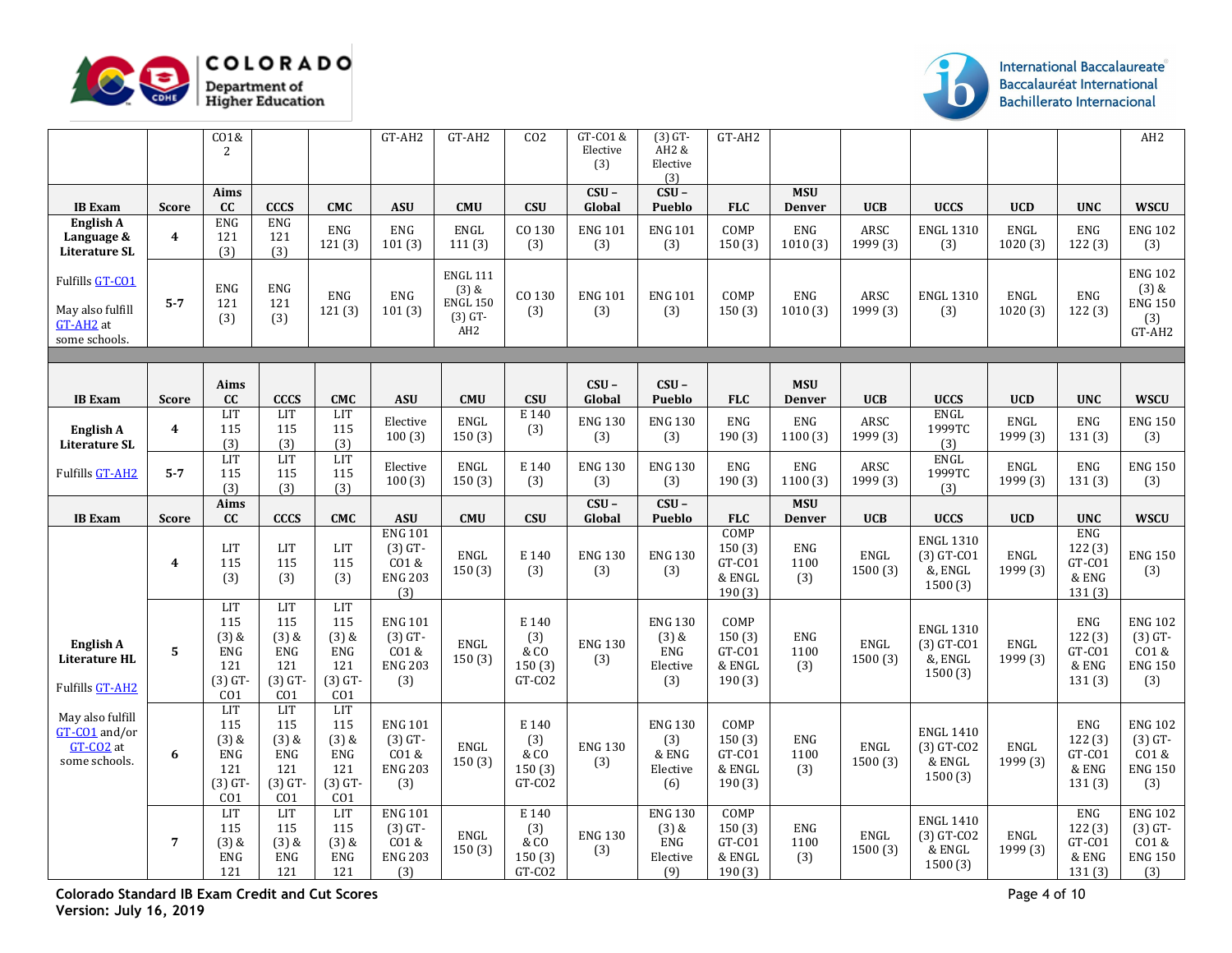



|                                             |                         | $(3)$ GT-<br>CO1                 | $(3)$ GT-<br>CO <sub>1</sub> | $(3)$ GT-<br>CO1            |                                 |                                    |                                                          |                                      |                                 |                       |                             |                                  |                                              |                         |                                               |                         |
|---------------------------------------------|-------------------------|----------------------------------|------------------------------|-----------------------------|---------------------------------|------------------------------------|----------------------------------------------------------|--------------------------------------|---------------------------------|-----------------------|-----------------------------|----------------------------------|----------------------------------------------|-------------------------|-----------------------------------------------|-------------------------|
|                                             |                         |                                  |                              |                             |                                 |                                    |                                                          |                                      |                                 |                       |                             |                                  |                                              |                         |                                               |                         |
|                                             |                         | Aims                             |                              |                             |                                 |                                    |                                                          | $CSU -$                              | $CSU -$                         |                       | <b>MSU</b>                  |                                  |                                              |                         |                                               |                         |
| <b>IB</b> Exam                              | <b>Score</b>            | cc                               | <b>CCCS</b>                  | <b>CMC</b>                  | <b>ASU</b>                      | <b>CMU</b>                         | <b>CSU</b>                                               | Global                               | Pueblo                          | <b>FLC</b>            | <b>Denver</b>               | <b>UCB</b>                       | <b>UCCS</b>                                  | <b>UCD</b>              | <b>UNC</b>                                    | <b>WSCU</b>             |
| Environmental<br>Systems &                  | $\overline{\mathbf{4}}$ | ENV<br>X00<br>(3)                | GTP<br>992<br>(3)            | ENV<br>298<br>(3)           | Elective<br>100(3)              | <b>ENVS</b><br>101(3)              | NR 130<br>(3)                                            | <b>BIO 121</b><br>(3)                | <b>BIOL 121</b><br>(3)          | <b>ENVS</b><br>190(3) | <b>ENV</b><br>1200(3)       | ARSC<br>1999 (3)                 | GES<br>1999TC<br>(3)                         | <b>ENVS</b><br>1999 (3) | <b>ENST</b><br>100(3)                         | BIOL<br>130(3)          |
| <b>Societies SL</b><br>Fulfills GT-SC2      | $5 - 7$                 | <b>ENV</b><br>X00<br>(3)         | GTP<br>992<br>(3)            | <b>ENV</b><br>298<br>(3)    | Elective<br>100(3)              | <b>ENVS</b><br>101(3)              | NR 130<br>(3)                                            | <b>BIO 121</b><br>(3)                | <b>BIOL 121</b><br>(3)          | <b>ENVS</b><br>190(3) | ENV<br>1200(3)              | ARSC<br>1999 (3)                 | $\ensuremath{\mathsf{GES}}$<br>1999TC<br>(3) | <b>ENVS</b><br>1999 (3) | <b>ENST</b><br>100.<br><b>ESCI 265</b><br>(6) | <b>BIOL</b><br>130(3)   |
|                                             |                         |                                  |                              |                             |                                 |                                    |                                                          |                                      |                                 |                       |                             |                                  |                                              |                         |                                               |                         |
| <b>IB</b> Exam                              | <b>Score</b>            | Aims<br><b>CC</b>                | <b>CCCS</b>                  | <b>CMC</b>                  | <b>ASU</b>                      | <b>CMU</b>                         | <b>CSU</b>                                               | $CSU -$<br>Global                    | $CSU -$<br>Pueblo               | <b>FLC</b>            | <b>MSU</b><br><b>Denver</b> | <b>UCB</b>                       | <b>UCCS</b>                                  | <b>UCD</b>              | <b>UNC</b>                                    | <b>WSCU</b>             |
| <b>Geography HL</b><br>Fulfills GT-SS2      | $4 - 7$                 | <b>GEO</b><br>105,<br>106<br>(6) | GEO<br>105,<br>106<br>(6)    | GEO<br>105,<br>106<br>(6)   | <b>ELEC 200</b><br>(3)          | GEOG<br>103(3)<br>& GE-S<br>1XX(3) | GR 100,<br>210(6)                                        | Social<br>Science<br>Elective<br>(6) | GEOG<br>101, 103<br>(6)         | <b>GEOG</b><br>110(3) | GEG<br>1300,<br>1100(6)     | <b>GEOG</b><br>1992,<br>1999 (6) | GES 1980,<br>1990 (6)                        | GEOG<br>1302 (3)        | GEOG<br>100,<br>200(6)                        | GEOG<br>110, 120<br>(6) |
| <b>IB</b> Exam                              | <b>Score</b>            | Aims<br>cc                       | CCCS                         | <b>CMC</b>                  | <b>ASU</b>                      | <b>CMU</b>                         | <b>CSU</b>                                               | $CSU -$<br>Global                    | $CSU -$<br>Pueblo               | <b>FLC</b>            | <b>MSU</b><br>Denver        | <b>UCB</b>                       | <b>UCCS</b>                                  | <b>UCD</b>              | <b>UNC</b>                                    | <b>WSCU</b>             |
| <b>Geography SL</b><br>Fulfills GT-SS2      | $4 - 7$                 | <b>GEO</b><br>105<br>(3)         | GEO<br>105<br>(3)            | $\,$ GEO $\,$<br>105<br>(3) | <b>ELEC 200</b><br>(3)          | GEOG<br>103(3)                     | GR 100<br>(3)                                            | Social<br>Science<br>Elective<br>(3) | GEOG<br>103(3)                  | <b>GEOG</b><br>110(3) | <b>GEG 1300</b><br>(3)      | ARSC<br>1999 (3)                 | <b>GES 1990</b><br>(3)                       | GEOG<br>1302 (3)        | GEOG<br>100(3)                                | GEOG<br>110(3)          |
|                                             |                         |                                  |                              |                             |                                 |                                    |                                                          |                                      |                                 |                       |                             |                                  |                                              |                         |                                               |                         |
| <b>IB</b> Exam                              | <b>Score</b>            | Aims<br>cc                       | <b>CCCS</b>                  | <b>CMC</b>                  | <b>ASU</b>                      | <b>CMU</b>                         | CSU                                                      | $CSU -$<br>Global                    | $CSU -$<br>Pueblo               | <b>FLC</b>            | <b>MSU</b><br><b>Denver</b> | <b>UCB</b>                       | <b>UCCS</b>                                  | <b>UCD</b>              | <b>UNC</b>                                    | <b>WSCU</b>             |
| <b>Mathematics</b><br>SL<br>Fulfills GT-MA1 | $4 - 7$                 | <b>MAT</b><br>121<br>(4)         | <b>MAT</b><br>121<br>(4)     | <b>MAT</b><br>121<br>(4)    | <b>MATH</b><br>106, 107<br>(6)  | <b>MATH</b><br>119(3)              | <b>MATH</b><br>117, 118,<br>124, 125,<br>126,<br>141 (9) | Elective<br>(3)                      | <b>MATH</b><br>126(5)           | <b>MATH</b><br>190(3) | <b>MTH</b><br>1110(4)       | ARSC<br>1999 (3)                 | <b>XFCR</b><br>1999TC<br>(3)                 | MATH<br>1999 (3)        | <b>MATH</b><br>124(4)                         | MATH<br>140(3)          |
| <b>IB</b> Exam                              | <b>Score</b>            | Aims<br>cc                       | CCCS                         | <b>CMC</b>                  | <b>ASU</b>                      | <b>CMU</b>                         | <b>CSU</b>                                               | $CSU -$<br>Global                    | $CSU -$<br><b>Pueblo</b>        | <b>FLC</b>            | <b>MSU</b><br><b>Denver</b> | <b>UCB</b>                       | <b>UCCS</b>                                  | <b>UCD</b>              | <b>UNC</b>                                    | <b>WSCU</b>             |
| <b>Mathematics</b><br><b>HL</b>             | 4                       | MAT<br>121<br>(4)                | MAT<br>121<br>(4)            | MAT<br>121,<br>122<br>(7)   | <b>MATH</b><br>120, 121<br>(10) | <b>MATH</b><br>119(3)              | <b>MATH</b><br>117, 118,<br>124, 125,<br>126, 160<br>(9) | Elective<br>(6)                      | <b>MATH</b><br>126, 224<br>(10) | <b>MATH</b><br>113(4) | <b>MTH</b><br>1400(4)       | MATH<br>1999 (3)                 | <b>MATH</b><br>1350,<br>1999TC<br>(6)        | <b>MATH</b><br>1130 (4) | MATH<br>127,<br>131 (8)                       | MATH<br>141(4)          |
| Fulfills GT-MA1                             | $5 - 7$                 | <b>MAT</b><br>121<br>(4)         | <b>MAT</b><br>121<br>(4)     | MAT<br>121,<br>122<br>(7)   | <b>MATH</b><br>120, 121<br>(10) | <b>MATH</b><br>119(3)<br>GT-MA1    | <b>MATH</b><br>117, 118,<br>124, 125,<br>126, 160<br>(9) | Elective<br>(6)                      | <b>MATH</b><br>126, 224<br>(10) | <b>MATH</b><br>221(4) | <b>MTH</b><br>1410(4)       | MATH<br>1999 (3)                 | <b>MATH</b><br>1350,<br>1999TC<br>(6)        | MATH<br>1401 (4)        | <b>MATH</b><br>127.<br>131 (8)                | MATH<br>141, 151<br>(8) |
| <b>IB</b> Exam                              | <b>Score</b>            | Aims<br>cc                       | CCCS                         | <b>CMC</b>                  | <b>ASU</b>                      | <b>CMU</b>                         | <b>CSU</b>                                               | $CSU -$<br>Global                    | $CSU -$<br>Pueblo               | <b>FLC</b>            | <b>MSU</b><br><b>Denver</b> | <b>UCB</b>                       | <b>UCCS</b>                                  | <b>UCD</b>              | <b>UNC</b>                                    | <b>WSCU</b>             |
| <b>Mathematics</b>                          | $4 - 7$                 | <b>MAT</b><br>121                | <b>MAT</b><br>121            | <b>MAT</b><br>121           | <b>MATH</b><br>104(3)           | <b>MATH</b><br>119(3)              | <b>MATH</b><br>$1 + 1B$                                  | Math<br>Elective                     | <b>MATH</b><br>121(4)           | <b>MATH</b><br>190(3) | <b>MTH</b><br>1080          | ARSC<br>1999 (3)                 | <b>XFCR</b><br>1999TC                        | <b>MATH</b><br>1999 (3) | <b>MATH</b><br>124 (4)                        | <b>MATH</b><br>105(3)   |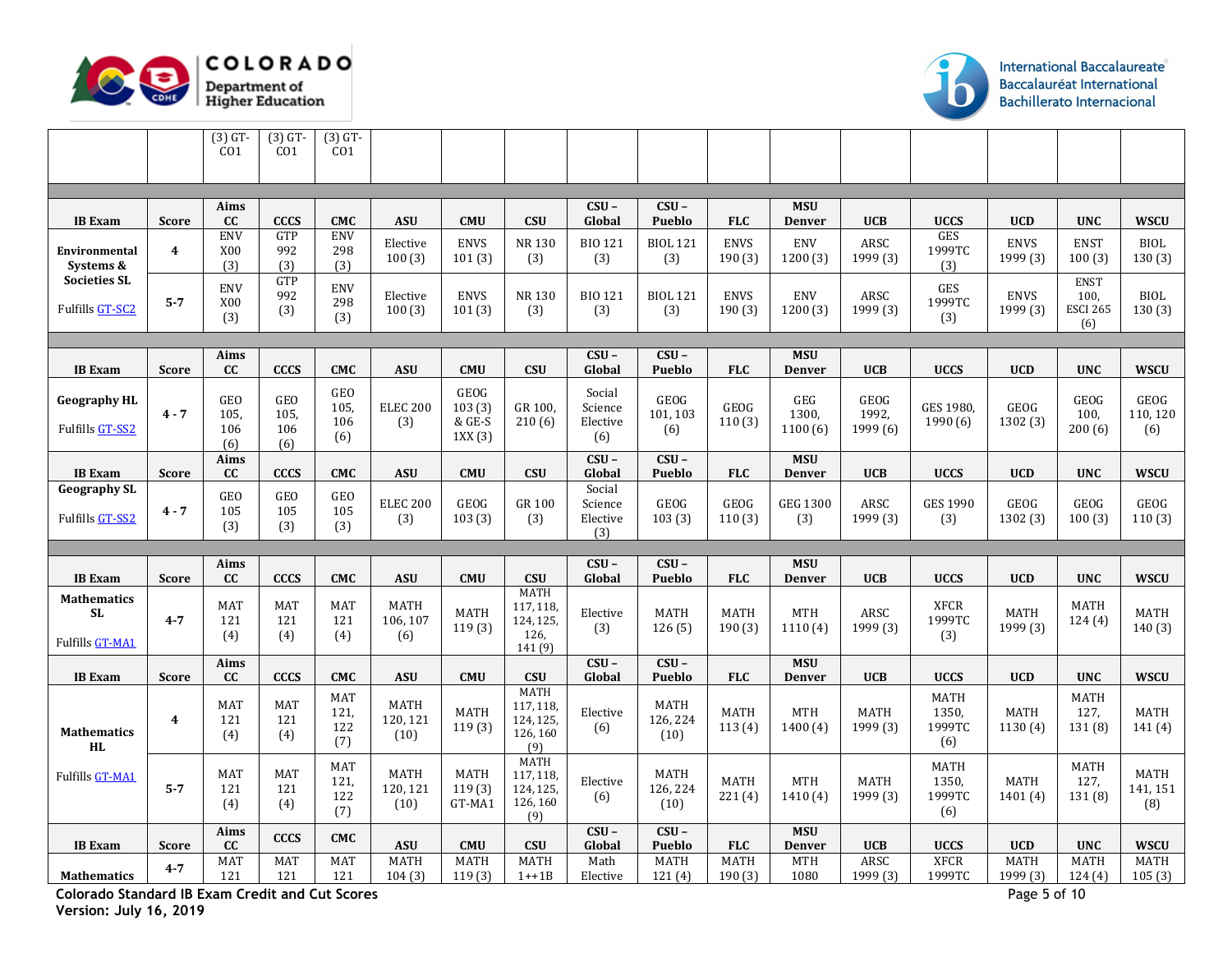



| <b>Studies SL</b><br><b>Fulfills GT-MA1</b> |                         | (4)                                      | (4)                                      | (4)                                |                       |                       | (3)                                | (4)               |                          |               | (3)                         |                             | (3)                          |                        |                              |                               |
|---------------------------------------------|-------------------------|------------------------------------------|------------------------------------------|------------------------------------|-----------------------|-----------------------|------------------------------------|-------------------|--------------------------|---------------|-----------------------------|-----------------------------|------------------------------|------------------------|------------------------------|-------------------------------|
|                                             |                         |                                          |                                          |                                    |                       |                       |                                    |                   |                          |               |                             |                             |                              |                        |                              |                               |
| <b>IB</b> Exam                              | <b>Score</b>            | Aims<br>cc                               | <b>CCCS</b>                              | <b>CMC</b>                         | <b>ASU</b>            | <b>CMU</b>            | <b>CSU</b>                         | $CSU -$<br>Global | $CSU -$<br>Pueblo        | <b>FLC</b>    | <b>MSU</b><br><b>Denver</b> | <b>UCB</b>                  | <b>UCCS</b>                  | <b>UCD</b>             | <b>UNC</b>                   | <b>WSCU</b>                   |
| <b>Music HL</b>                             | $\overline{\mathbf{4}}$ | <b>MUS</b><br>120,<br>141<br>110<br>(7)  | <b>MUS</b><br>120,<br>141,<br>110<br>(7) | <b>MUS</b><br>101<br>(3)           | <b>MUS 100</b><br>(3) | <b>MUSA</b><br>220(3) | MU 111<br>(3)                      | Elective<br>(6)   | MUS 118,<br>150(6)       | MU 190<br>(6) | <b>MUS</b><br>1000(3)       | MUEL<br>1999 (6)            | MUS 1000,<br>1999TC<br>(6)   | <b>PMUS</b><br>1001(3) | <b>MUS</b><br>140.<br>204(6) | <b>MUS</b><br>100, 140<br>(6) |
| Fulfills GT-AH1                             | $5 - 7$                 | <b>MUS</b><br>120,<br>141,<br>110<br>(7) | <b>MUS</b><br>120.<br>141,<br>110<br>(7) | MUS<br>101<br>(3)                  | <b>MUS 100</b><br>(3) | <b>MUSA</b><br>220(3) | MU 111<br>(3)                      | Elective<br>(6)   | MUS 118,<br>150(6)       | MU 190<br>(6) | MUS<br>1000(3)              | <b>MUEL</b><br>1999 (6)     | MUS 1000,<br>1999TC<br>(6)   | <b>PMUS</b><br>1001(3) | <b>MUS</b><br>140,<br>204(6) | MUS<br>100, 140<br>(6)        |
| <b>IB</b> Exam                              | <b>Score</b>            | Aims<br>cc                               | <b>CCCS</b>                              | <b>CMC</b>                         | <b>ASU</b>            | <b>CMU</b>            | <b>CSU</b>                         | $CSU -$<br>Global | $CSU -$<br><b>Pueblo</b> | <b>FLC</b>    | <b>MSU</b><br><b>Denver</b> | <b>UCB</b>                  | <b>UCCS</b>                  | <b>UCD</b>             | <b>UNC</b>                   | <b>WSCU</b>                   |
|                                             | $\boldsymbol{4}$        | <b>No</b><br>credit<br>award<br>ed       | <b>MUS</b><br>120<br>(3)                 | <b>No</b><br>credit<br>award<br>ed | <b>MUS 100</b><br>(3) | <b>MUSA</b><br>220(3) | <b>No</b><br>credit<br>awarde<br>d | Elective<br>(3)   | <b>MUS 118</b><br>(3)    | MU 190<br>(3) | <b>MUS</b><br>1000(3)       | <b>No credit</b><br>awarded | <b>XFCR</b><br>1999TC<br>(3) | <b>PMUS</b><br>1001(3) | <b>MUS</b><br>140(3)         | MUS<br>100(3)                 |
| Music SL -<br>Group<br>Performing           | 5                       | <b>No</b><br>credit<br>award<br>ed       | MUS<br>120<br>(3)                        | <b>No</b><br>credit<br>award<br>ed | <b>MUS 100</b><br>(3) | <b>MUSA</b><br>220(3) | <b>No</b><br>credit<br>awarde<br>d | Elective<br>(3)   | <b>MUS 118</b><br>(3)    | MU 190<br>(3) | MUS<br>1000(3)              | <b>No credit</b><br>awarded | <b>XFCR</b><br>1999TC<br>(3) | PMUS<br>1001(3)        | MUS<br>140,<br>204(6)        | MUS<br>100(3)                 |
| <b>Fulfills GT-AH1</b>                      | 6                       | <b>No</b><br>credit<br>award<br>ed       | <b>MUS</b><br>120<br>(3)                 | <b>No</b><br>credit<br>award<br>ed | <b>MUS 100</b><br>(3) | <b>MUSA</b><br>220(3) | <b>No</b><br>credit<br>awarde<br>d | Elective<br>(3)   | <b>MUS 118</b><br>(3)    | MU 190<br>(3) | <b>MUS</b><br>1000(3)       | <b>No credit</b><br>awarded | <b>XFCR</b><br>1999TC<br>(3) | PMUS<br>1001(3)        | <b>MUS</b><br>140,<br>204(6) | MUS<br>100(3)                 |
|                                             | $\overline{7}$          | <b>No</b><br>credit<br>award<br>ed       | MUS<br>120<br>(3)                        | <b>No</b><br>credit<br>award<br>ed | <b>MUS 100</b><br>(3) | <b>MUSA</b><br>220(3) | No<br>credit<br>awarde<br>d        | Elective<br>(3)   | <b>MUS 118</b><br>(3)    | MU 190<br>(3) | MUS<br>1000(3)              | <b>No credit</b><br>awarded | <b>XFCR</b><br>1999TC<br>(3) | <b>PMUS</b><br>1001(3) | <b>MUS</b><br>140.<br>204(6) | MUS<br>100(3)                 |
| <b>IB</b> Exam                              | <b>Score</b>            | Aims<br>cc                               | <b>CCCS</b>                              | <b>CMC</b>                         | <b>ASU</b>            | <b>CMU</b>            | <b>CSU</b>                         | $CSU -$<br>Global | $CSU -$<br>Pueblo        | <b>FLC</b>    | <b>MSU</b><br><b>Denver</b> | <b>UCB</b>                  | <b>UCCS</b>                  | <b>UCD</b>             | <b>UNC</b>                   | <b>WSCU</b>                   |
|                                             | $\overline{\mathbf{4}}$ | <b>No</b><br>credit<br>award<br>ed       | MUS<br>120<br>(3)                        | <b>No</b><br>credit<br>award<br>ed | <b>MUS 100</b><br>(3) | <b>MUSA</b><br>220(3) | <b>No</b><br>credit<br>awarde<br>d | Elective<br>(3)   | <b>MUS 118</b><br>(3)    | MU 190<br>(3) | MUS<br>1000(3)              | <b>No credit</b><br>awarded | <b>XFCR</b><br>1999TC<br>(3) | <b>PMUS</b><br>1001(3) | <b>MUS</b><br>140(3)         | MUS<br>100(3)                 |
| Music SL -<br>Solo<br>Performing            | 5                       | <b>No</b><br>credit<br>award<br>ed       | MUS<br>120<br>(3)                        | <b>No</b><br>credit<br>award<br>ed | <b>MUS 100</b><br>(3) | MUSA<br>220(3)        | <b>No</b><br>credit<br>awarde<br>d | Elective<br>(3)   | <b>MUS 118</b><br>(3)    | MU 190<br>(3) | <b>MUS</b><br>1000(3)       | <b>No credit</b><br>awarded | <b>XFCR</b><br>1999TC<br>(3) | <b>PMUS</b><br>1001(3) | <b>MUS</b><br>140.<br>204(6) | MUS<br>100(3)                 |
| Fulfills GT-AH1                             | 6                       | <b>No</b><br>credit<br>award<br>ed       | MUS<br>120<br>(3)                        | <b>No</b><br>credit<br>award<br>ed | <b>MUS 100</b><br>(3) | <b>MUSA</b><br>220(3) | <b>No</b><br>credit<br>awarde<br>d | Elective<br>(3)   | <b>MUS 118</b><br>(3)    | MU 190<br>(3) | <b>MUS</b><br>1000(3)       | <b>No credit</b><br>awarded | <b>XFCR</b><br>1999TC<br>(3) | <b>PMUS</b><br>1001(3) | <b>MUS</b><br>140,<br>204(6) | MUS<br>100(3)                 |
|                                             | $\overline{7}$          | <b>No</b><br>credit<br>award<br>ed       | MUS<br>120<br>(3)                        | <b>No</b><br>credit<br>award<br>ed | <b>MUS 100</b><br>(3) | MUSA<br>220(3)        | <b>No</b><br>credit<br>awarde<br>d | Elective<br>(3)   | <b>MUS 118</b><br>(3)    | MU 190<br>(3) | MUS<br>1000(3)              | No credit<br>awarded        | <b>XFCR</b><br>1999TC<br>(3) | PMUS<br>1001(3)        | MUS<br>140.<br>204(6)        | MUS<br>100(3)                 |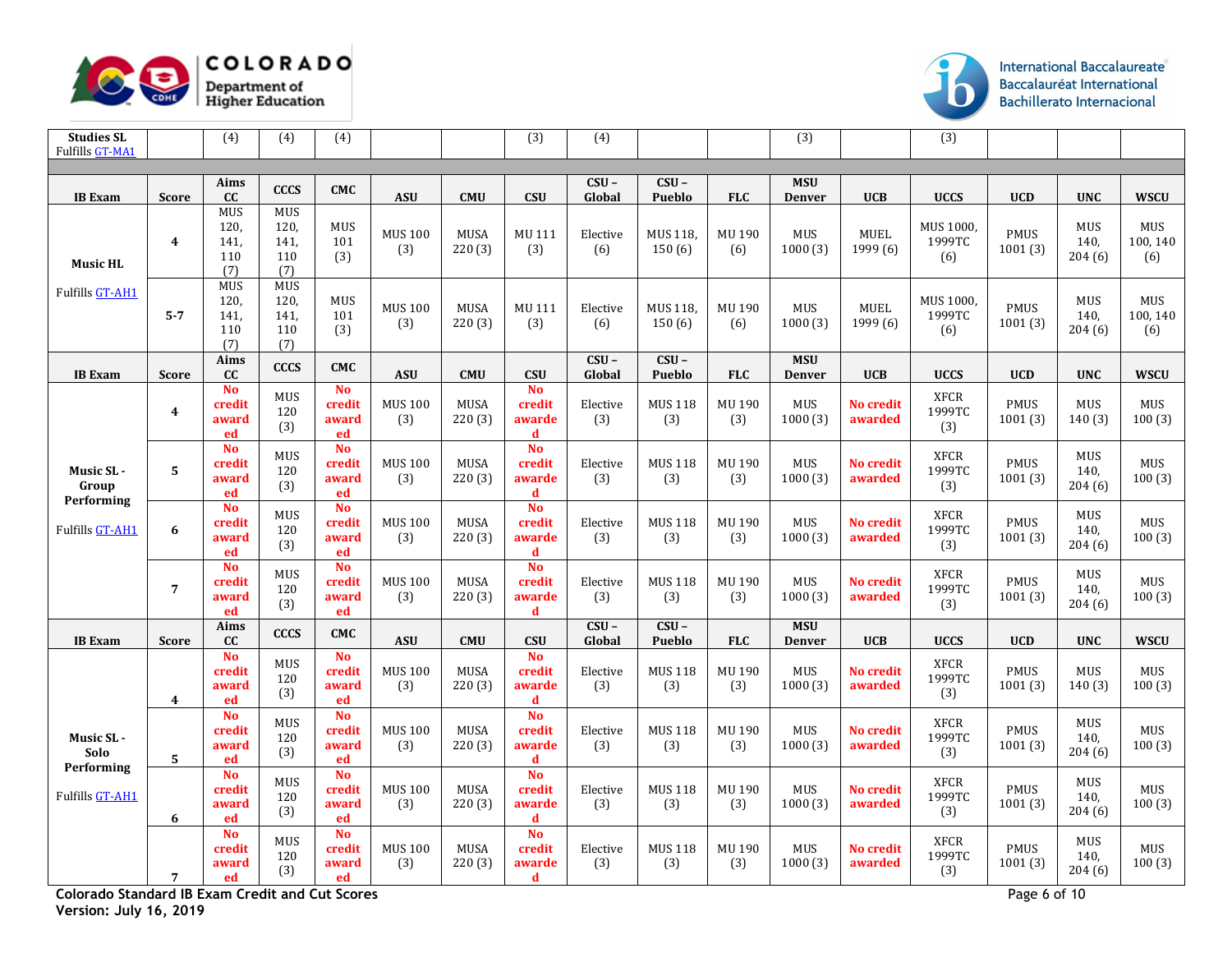



| <b>IB</b> Exam                             | <b>Score</b>                       | Aims<br>cc                         | <b>CCCS</b>                       | <b>CMC</b>                         | <b>ASU</b>                                     | <b>CMU</b>                                                             | <b>CSU</b>                         | $CSU -$<br>Global                                                       | $CSU -$<br>Pueblo                               | <b>FLC</b>                    | <b>MSU</b><br>Denver               | <b>UCB</b>                                          | <b>UCCS</b>                                                                     | <b>UCD</b>                                           | <b>UNC</b>                                        | <b>WSCU</b>                            |
|--------------------------------------------|------------------------------------|------------------------------------|-----------------------------------|------------------------------------|------------------------------------------------|------------------------------------------------------------------------|------------------------------------|-------------------------------------------------------------------------|-------------------------------------------------|-------------------------------|------------------------------------|-----------------------------------------------------|---------------------------------------------------------------------------------|------------------------------------------------------|---------------------------------------------------|----------------------------------------|
|                                            | $\boldsymbol{4}$                   | <b>No</b><br>credit<br>award<br>ed | MUS<br>120<br>(3)                 | <b>No</b><br>credit<br>award<br>ed | <b>MUS 100</b><br>(3)                          | <b>MUSA</b><br>220(3)                                                  | <b>No</b><br>credit<br>awarde<br>d | Elective<br>(3)                                                         | <b>MUS 118</b><br>(3)                           | MU 190<br>(3)                 | MUS<br>1000(3)                     | <b>No credit</b><br>awarded                         | <b>XFCR</b><br>1999TC<br>(3)                                                    | <b>PMUS</b><br>1001(3)                               | <b>MUS</b><br>140(3)                              | MUS<br>100(3)                          |
| Music SL -<br>Creating                     | 5                                  | <b>No</b><br>credit<br>award<br>ed | MUS<br>120<br>(3)                 | <b>No</b><br>credit<br>award<br>ed | <b>MUS 100</b><br>(3)                          | <b>MUSA</b><br>220(3)                                                  | <b>No</b><br>credit<br>awarde<br>d | Elective<br>(3)                                                         | <b>MUS 118</b><br>(3)                           | MU 190<br>(3)                 | <b>MUS</b><br>1000(3)              | <b>No credit</b><br>awarded                         | <b>XFCR</b><br>1999TC<br>(3)                                                    | PMUS<br>1001(3)                                      | MUS<br>140,<br>204(6)                             | MUS<br>100(3)                          |
| Fulfills GT-AH1                            | 6                                  | <b>No</b><br>credit<br>award<br>ed | <b>MUS</b><br>120<br>(3)          | <b>No</b><br>credit<br>award<br>ed | <b>MUS 100</b><br>(3)                          | MUSA<br>220(3)                                                         | <b>No</b><br>credit<br>awarde<br>d | Elective<br>(3)                                                         | <b>MUS 118</b><br>(3)                           | MU 190<br>(3)                 | <b>MUS</b><br>1000(3)              | <b>No credit</b><br>awarded                         | <b>XFCR</b><br>1999TC<br>(3)                                                    | PMUS<br>1001(3)                                      | <b>MUS</b><br>140.<br>204(6)                      | MUS<br>100(3)                          |
|                                            | 7                                  | <b>No</b><br>credit<br>award<br>ed | <b>MUS</b><br>120<br>(3)          | <b>No</b><br>credit<br>award<br>ed | <b>MUS 100</b><br>(3)                          | <b>MUSA</b><br>220 (3)                                                 | <b>No</b><br>credit<br>awarde<br>d | Elective<br>(3)                                                         | <b>MUS 118</b><br>(3)                           | MU 190<br>(3)                 | <b>MUS</b><br>1000(3)              | <b>No credit</b><br>awarded                         | <b>XFCR</b><br>1999TC<br>(3)                                                    | <b>PMUS</b><br>1001(3)                               | <b>MUS</b><br>140,<br>204(6)                      | MUS<br>100(3)                          |
|                                            |                                    |                                    |                                   |                                    |                                                |                                                                        |                                    |                                                                         |                                                 |                               |                                    |                                                     |                                                                                 |                                                      |                                                   |                                        |
| <b>IB</b> Exam                             | <b>Score</b>                       | Aims<br>cc                         | <b>CCCS</b>                       | <b>CMC</b>                         | <b>ASU</b>                                     | <b>CMU</b>                                                             | <b>CSU</b>                         | $CSU -$<br>Global                                                       | $CSU -$<br>Pueblo                               | <b>FLC</b>                    | <b>MSU</b><br><b>Denver</b>        | <b>UCB</b>                                          | <b>UCCS</b>                                                                     | <b>UCD</b>                                           | <b>UNC</b>                                        | <b>WSCU</b>                            |
| Philosophy<br><b>HL</b><br>Fulfills GT-AH3 | $4 - 7$                            | PHI<br>111<br>(3)                  | PHI<br>111<br>(3)                 | PHI<br>111<br>(3)                  | <b>PHIL 201</b><br>(3)                         | PHIL<br>110(3)                                                         | PHIL<br>100(3)                     | Elective<br>(3)                                                         | PHIL 102,<br>Elective<br>(6)                    | PHIL<br>141(3)                | PHI 1010<br>(3)                    | PHIL<br>1000,<br>1999 (6)                           | PHIL<br>1999TC<br>(6)                                                           | PHIL<br>1012(3)                                      | PHIL<br>100(3)                                    | PHIL<br>101,<br>Elective<br>(6)        |
| <b>IB</b> Exam                             | <b>Score</b>                       | Aims<br>cc                         | CCCS                              | <b>CMC</b>                         | <b>ASU</b>                                     | <b>CMU</b>                                                             | <b>CSU</b>                         | $CSU -$<br>Global                                                       | $CSU -$<br>Pueblo                               | <b>FLC</b>                    | <b>MSU</b><br><b>Denver</b>        | <b>UCB</b>                                          | <b>UCCS</b>                                                                     | <b>UCD</b>                                           | <b>UNC</b>                                        | <b>WSCU</b>                            |
| <b>Philosophy SL</b><br>Fulfills GT-AH3    | $4 - 7$                            | PHI<br>111<br>(3)                  | PHI<br>111<br>(3)                 | PHI<br>111<br>(3)                  | <b>PHIL 201</b><br>(3)                         | PHIL<br>110(3)                                                         | PHIL<br>100(3)                     | Elective<br>(3)                                                         | <b>PHIL 102</b><br>(3)                          | PHIL<br>190(3)                | PHI 1010<br>(3)                    | ARSC<br>1999 (3)                                    | <b>XFCR</b><br>1999TC<br>(3)                                                    | PHIL<br>1012(3)                                      | PHIL<br>100Tha<br>nks(3)                          | PHIL<br>101(3)                         |
|                                            |                                    |                                    |                                   |                                    |                                                |                                                                        |                                    |                                                                         |                                                 |                               |                                    |                                                     |                                                                                 |                                                      |                                                   |                                        |
| <b>IB</b> Exam                             | <b>Score</b>                       | Aims<br>cc                         | <b>CCCS</b>                       | <b>CMC</b>                         | <b>ASU</b>                                     | <b>CMU</b>                                                             | <b>CSU</b>                         | $CSU -$<br>Global                                                       | $CSU -$<br>Pueblo                               | <b>FLC</b>                    | <b>MSU</b><br><b>Denver</b>        | <b>UCB</b>                                          | <b>UCCS</b>                                                                     | <b>UCD</b>                                           | <b>UNC</b>                                        | <b>WSCU</b>                            |
| <b>Physics SL</b>                          | $\boldsymbol{4}$                   | PHY<br>111<br>(5)                  | PHY<br>111<br>(5)                 | PHY<br>111<br>(5)                  | Elective<br>100(3)                             | <b>PHYS</b><br>111,<br>111L<br>(5)                                     | PH<br>110/11<br>1(4)               | PHY 101<br>(4)                                                          | <b>PHYS</b><br>140/L(4)                         | <b>PHYS</b><br>190(4)         | PHY 1000<br>(4)                    | ARSC<br>1999 (4)                                    | PES 1010,<br>1150(4)                                                            | <b>PHYS</b><br>$2010(4)$ ,<br>2030(1)                | <b>PHYS</b><br>220(5)                             | PHYS<br>140(4)                         |
| <b>Fulfills GT-SC1</b>                     | $5 - 7$                            | PHY<br>111<br>(5)                  | PHY<br>111<br>(5)                 | PHY<br>111<br>(5)                  | Elective<br>100(3)                             | <b>PHYS</b><br>111,<br>111L<br>(5)                                     | PH<br>110/11<br>1(4)               | PHY 101<br>(4)                                                          | <b>PHYS</b><br>140/L(4)                         | <b>PHYS</b><br>190(4)         | PHY 1000<br>(4)                    | ARSC<br>1999 (4)                                    | PES 1010,<br>1150(4)                                                            | PHYS<br>$2010(4)$ ,<br>2030(1)                       | <b>PHYS</b><br>220(5)                             | PHYS<br>140(4)                         |
| <b>IB</b> Exam                             | <b>Score</b>                       | Aims<br>cc                         | <b>CCCS</b>                       | <b>CMC</b>                         | <b>ASU</b>                                     | <b>CMU</b>                                                             | <b>CSU</b>                         | $CSU -$<br>Global                                                       | $CSU -$<br>Pueblo                               | <b>FLC</b>                    | <b>MSU</b><br><b>Denver</b>        | <b>UCB</b>                                          | <b>UCCS</b>                                                                     | <b>UCD</b>                                           | <b>UNC</b>                                        | <b>WSCU</b>                            |
| <b>Physics HL</b><br>Fulfills GT-SC1       | $\overline{\mathbf{4}}$<br>$5 - 7$ | PHY<br>111,<br>112<br>(10)<br>PHY  | PHY<br>111,<br>112<br>(10)<br>PHY | PHY<br>111,<br>112<br>(10)<br>PHY  | <b>PHYS</b><br>225, 226<br>(10)<br><b>PHYS</b> | <b>PHYS</b><br>111.<br>111L<br>and 112,<br>112L<br>(10)<br><b>PHYS</b> | PH 121,<br>122<br>(10)<br>PH 121   | <b>PHY 101</b><br>$(4)$ &<br>Elective<br>w/Lab<br>(4)<br><b>PHY 101</b> | <b>PHYS</b><br>201/L<br>202/L(8)<br><b>PHYS</b> | <b>PHYS</b><br>217(4)<br>PHYS | PHY<br>2010<br>2020<br>(10)<br>PHY | <b>PHYS</b><br>2010,<br>2020<br>(10)<br><b>PHYS</b> | PES 1010.<br>1020 (GT-<br>$SC2$ ),<br>1150,<br>2150, (6)<br>GT-SC1<br>PES 1010, | <b>PHYS</b><br>$2010(4)$ ,<br>2030(1)<br><b>PHYS</b> | <b>PHYS</b><br>220,<br>221<br>(10)<br><b>PHYS</b> | PHYS<br>170, 171<br>(8)<br><b>PHYS</b> |
|                                            |                                    |                                    |                                   |                                    |                                                |                                                                        |                                    |                                                                         |                                                 |                               |                                    |                                                     |                                                                                 |                                                      |                                                   |                                        |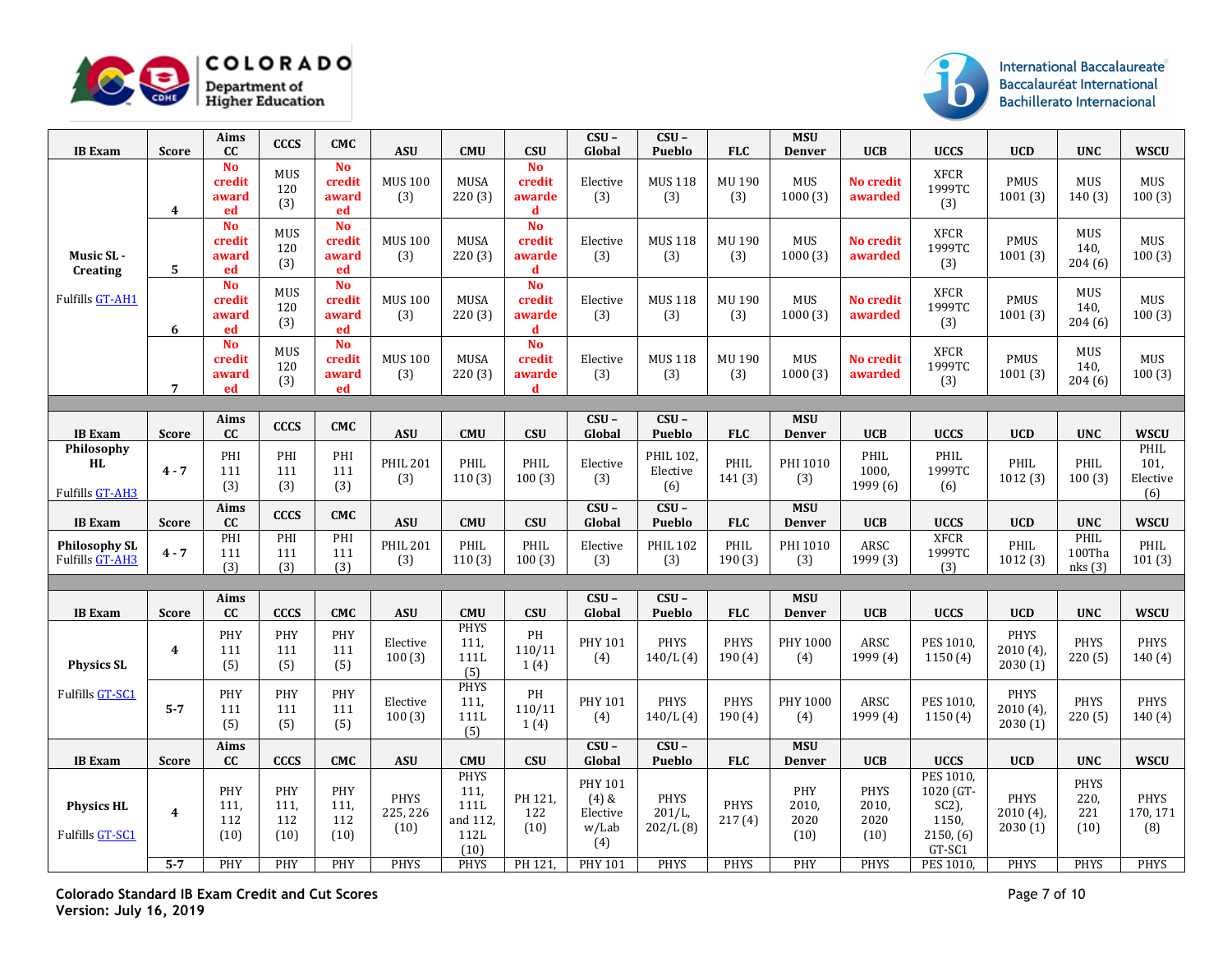



|                                 |                         | 111 &                  | 111.                      | 111,                     | 225, 226                    | 111.             | 122            | $(4)$ &                  | 201/L,                        | 217.           | 2010,                            | 2010,                | 1020 (GT-            | $2010(4)$ ,               | 220,                  | 170, 171                      |
|---------------------------------|-------------------------|------------------------|---------------------------|--------------------------|-----------------------------|------------------|----------------|--------------------------|-------------------------------|----------------|----------------------------------|----------------------|----------------------|---------------------------|-----------------------|-------------------------------|
|                                 |                         | 112                    | 112                       | 112                      | (10)                        | 111L             | (10)           | Elective                 | 202/L(8)                      | 190(8)         | 2020                             | 2020                 | $SC2$ ),             | $2030(1)$ ,               | 221                   | (8)                           |
|                                 |                         | (10)                   | (10)                      | (10)                     |                             | and 112,<br>112L |                | w/Lab<br>(4)             |                               |                | (10)                             | (10)                 | 1150,<br>2150, (6)   | $2020(4)$ ,<br>2040(1)    | (10)                  |                               |
|                                 |                         |                        |                           |                          |                             | (10)             |                |                          |                               |                |                                  |                      | GT-SC1               |                           |                       |                               |
|                                 |                         |                        |                           |                          |                             |                  |                |                          |                               |                |                                  |                      |                      |                           |                       |                               |
|                                 |                         | Aims                   |                           |                          |                             |                  |                | $CSU -$                  | $CSU -$                       |                | <b>MSU</b>                       |                      |                      |                           |                       |                               |
| <b>IB</b> Exam                  | <b>Score</b>            | cc<br><b>PSY</b>       | <b>CCCS</b><br><b>PSY</b> | <b>CMC</b><br><b>PSY</b> | <b>ASU</b>                  | <b>CMU</b>       | <b>CSU</b>     | Global<br><b>PSY 105</b> | Pueblo<br><b>PSYCH</b>        | <b>FLC</b>     | <b>Denver</b><br><b>PSY 1001</b> | <b>UCB</b>           | <b>UCCS</b>          | <b>UCD</b><br><b>PSYC</b> | <b>UNC</b>            | <b>WSCU</b><br><b>PSY 100</b> |
|                                 |                         | 101,                   | 101,                      | 101,                     | <b>PSYC 101</b>             | PSYC             | PSY            | $(3)$ &                  | 100 (3) &                     | <b>PSYCH</b>   | (3),                             | <b>PSYC</b>          | PSY                  | 1000(3)                   | <b>PSY 120</b>        | $(3)$ &                       |
| Psychology                      | $\boldsymbol{4}$        | 102                    | 102                       | 102                      | (3)                         | 150(3)           | 100,<br>250(7) | Elective                 | Elective                      | 157(3)         | Elective                         | 1001,<br>1999 (6)    | 2999TC               | or 1005                   | $(3)$ , PSY<br>1XX(3) | Elective                      |
| ${\bf HL}$                      |                         | (6)                    | (6)                       | (6)                      |                             |                  |                | (3)                      | (3)                           |                | (3)                              |                      | (6)                  | (3)                       |                       | (3)                           |
| Fulfills GT-SS3                 |                         | <b>PSY</b>             | PSY<br>101.               | <b>PSY</b>               | <b>PSYC 101</b>             | <b>PSYC</b>      | PSY            | <b>PSY 105</b>           | <b>PSYCH</b>                  | <b>PSYCH</b>   | PSY 1001                         | PSYC                 | PSY 1000,<br>PSY     | <b>PSYC</b>               | <b>PSY 120</b>        | <b>PSY 100</b><br>$(3)$ &     |
|                                 | $5 - 7$                 | 101,<br>102            | 102                       | 101,<br>102              | (3)                         | 150(3)           | 100,           | $(3)$ &<br>Elective      | 100 (3) &<br>${\rm Electric}$ | 157,           | (3),<br>Elective                 | 1001,                | 2999TC               | 1000(3)<br>or 1005        | $(3)$ , PSY           | Elective                      |
|                                 |                         | (6)                    | (6)                       | (6)                      |                             |                  | 250(7)         | (3)                      | (3)                           | 190(6)         | (3)                              | 1999 (6)             | (6)                  | (3)                       | 1XX(3)                | (3)                           |
|                                 |                         | Aims                   |                           |                          |                             |                  |                | $CSU -$                  | $CSU -$                       |                | <b>MSU</b>                       |                      |                      |                           |                       |                               |
| <b>IB</b> Exam                  | <b>Score</b>            | cc                     | <b>CCCS</b>               | <b>CMC</b>               | <b>ASU</b>                  | <b>CMU</b>       | <b>CSU</b>     | Global                   | Pueblo                        | ${\bf FLC}$    | Denver                           | <b>UCB</b>           | <b>UCCS</b>          | <b>UCD</b>                | <b>UNC</b>            | <b>WSCU</b>                   |
| <b>Psychology SL</b>            |                         | PSY                    | PSY                       | PSY                      | Elective                    | PSYC             | PSY            | <b>PSY 105</b>           | <b>PSYCH</b>                  | <b>PSYCH</b>   | <b>PSY 1001</b><br>(3),          | ARSC                 | PSY 1000             | <b>PSYC</b><br>1000(3)    | <b>PSY 120</b>        | <b>PSY 100</b>                |
|                                 | $4 - 7$                 | 101                    | 101                       | 101                      | 100(3)                      | 150(3)           | $1++3C$        | (3)                      | 100(3)                        | 157(3)         | Elective                         | 1999 (3)             | (3)                  | or 1005                   | (3)                   | (3)                           |
| Fulfills GT-SS3                 |                         | (3)                    | (3)                       | (3)                      |                             |                  | (3)            |                          |                               |                | (3)                              |                      |                      | (3)                       |                       |                               |
|                                 |                         |                        |                           |                          |                             |                  |                |                          |                               |                |                                  |                      |                      |                           |                       |                               |
| <b>IB</b> Exam                  | <b>Score</b>            | Aims<br>cc             | <b>CCCS</b>               | CMC                      | $\boldsymbol{\mathsf{ASU}}$ | CMU              | CSU            | $CSU -$<br>Global        | $CSU -$<br>Pueblo             | ${\bf FLC}$    | <b>MSU</b><br><b>Denver</b>      | UCB                  | <b>UCCS</b>          | <b>UCD</b>                | <b>UNC</b>            | <b>WSCU</b>                   |
| Social &                        |                         |                        |                           |                          |                             |                  |                |                          | ANTHR                         |                |                                  |                      |                      |                           |                       |                               |
| Cultural                        |                         | ANT                    | ANT                       | ANT<br>101,              | <b>ELEC 200</b>             | ANTH             | ANTH           | Elective                 | 100 (3) &                     | <b>ANTH</b>    | ANT<br>1310(3)                   | ANTH                 | <b>ANTH</b><br>1040, | ANTH                      | ANT                   | ANTH<br>107,                  |
| Anthropology                    | $4 - 7$                 | 101                    | 101                       | 111                      | (3)                         | 202(3)           | 100(3)         | (3)                      | ANTHR                         | 210(3)         | Elective                         | 2100,                | 2999TC               | 2102 (3)                  | 110(3)                | Elective                      |
| $\mathbf{H}$<br>Fulfills GT-SS3 |                         | (3)                    | (3)                       | (6)                      |                             |                  |                |                          | Elective<br>(3)               |                | (3)                              | 1999 (6)             | (6)                  |                           |                       | (6)                           |
|                                 |                         | Aims                   |                           |                          |                             |                  |                | $CSU -$                  | $CSU -$                       |                | <b>MSU</b>                       |                      |                      |                           |                       |                               |
| <b>IB</b> Exam                  | Score                   | $\mathbf{C}\mathbf{C}$ | <b>CCCS</b>               | <b>CMC</b>               | $\boldsymbol{\mathsf{ASU}}$ | CMU              | CSU            | Global                   | Pueblo                        | ${\bf FLC}$    | Denver                           | <b>UCB</b>           | <b>UCCS</b>          | <b>UCD</b>                | <b>UNC</b>            | <b>WSCU</b>                   |
| Social &                        |                         |                        |                           |                          |                             |                  |                |                          |                               |                |                                  |                      |                      |                           |                       |                               |
| Cultural<br>Anthropology        | $4 - 7$                 | <b>ANT</b><br>101      | ANT<br>101                | ANT<br>101               | <b>ELEC 200</b>             | ANTH             | <b>ANTH</b>    | Elective                 | <b>ANTHR</b>                  | ANTH           | ANT                              | ARSC                 | ANTH                 | <b>ANTH</b>               | ANT                   | ANTH                          |
| $\overline{\mathbf{SL}}$        |                         | (3)                    | (3)                       | (3)                      | (3)                         | 202(3)           | 100(3)         | (3)                      | 100(3)                        | 190(3)         | 1310 (3)                         | 1999 (3)             | 1040(3)              | 2102 (3)                  | 110(3)                | 107(3)                        |
| Fulfills GT-SS3                 |                         |                        |                           |                          |                             |                  |                |                          |                               |                |                                  |                      |                      |                           |                       |                               |
|                                 |                         |                        |                           |                          |                             |                  |                | $CSU -$                  | $CSU -$                       |                |                                  |                      |                      |                           |                       |                               |
| <b>IB</b> Exam                  | <b>Score</b>            | Aims<br>cc             | <b>CCCS</b>               | <b>CMC</b>               | <b>ASU</b>                  | <b>CMU</b>       | <b>CSU</b>     | Global                   | Pueblo                        | <b>FLC</b>     | <b>MSU</b><br>Denver             | <b>UCB</b>           | <b>UCCS</b>          | UCD                       | <b>UNC</b>            | <b>WSCU</b>                   |
|                                 |                         | THE                    | THE                       | THE                      |                             |                  |                | <b>AHUM</b>              | <b>AHUM</b>                   | <b>THEA</b>    |                                  | <b>THTR</b>          | <b>THTR</b>          |                           |                       |                               |
| <b>Theatre HL</b>               | $\overline{\mathbf{4}}$ | 105                    | 105                       | 105                      | <b>THTR</b><br>180(3)       | THEA<br>141(3)   | TH 141<br>(3)  | Elective                 | Elective                      | 190(3)         | THE<br>2210 (3)                  | 1019,                | 1000,                | THTR<br>1001(3)           | THEA<br>130(3)        | COM<br>121(3)                 |
|                                 |                         | (3)                    | (3)                       | (3)                      |                             |                  |                | (3)                      | (3)                           |                |                                  | 1999 (6)             | 2020(6)              |                           |                       |                               |
| Fulfills GT-AH1                 | $5 - 7$                 | THE<br>105             | THE<br>105                | THE<br>105               | <b>THTR</b>                 | THEA             | TH 141         | AHUM<br>Elective         | AHUM<br>Elective              | THEA<br>190(3) | THE                              | <b>THTR</b><br>1019, | <b>THTR</b><br>1000, | THTR                      | THEA                  | COM                           |
|                                 |                         | (3)                    | (3)                       | (3)                      | 180(3)                      | 141(3)           | (3)            | (3)                      | (3)                           |                | 2210 (3)                         | 1999 (6)             | 2020(6)              | 1001(3)                   | 130(3)                | 121(3)                        |
|                                 |                         | Aims                   |                           |                          |                             |                  |                | $CSU -$                  | $CSU -$                       |                | <b>MSU</b>                       |                      |                      |                           |                       |                               |
| <b>IB</b> Exam                  | <b>Score</b>            | cc                     | <b>CCCS</b>               | <b>CMC</b>               | <b>ASU</b>                  | <b>CMU</b>       | CSU            | Global                   | Pueblo                        | ${\bf FLC}$    | <b>Denver</b>                    | UCB                  | <b>UCCS</b>          | <b>UCD</b>                | <b>UNC</b>            | <b>WSCU</b>                   |
| <b>Theatre SL</b>               | $\boldsymbol{4}$        | N <sub>o</sub>         | THE                       | THE                      | <b>THTR</b>                 | <b>THEA</b>      | <b>TH 141</b>  | <b>AHUM</b>              | <b>AHUM</b>                   | <b>THEA</b>    | THE                              | ARSC                 | <b>XFCR</b>          | <b>THTR</b>               | <b>THEA</b>           | COM                           |
|                                 |                         | <b>Credit</b>          | 105                       | 105                      | 180(3)                      | 141(3)           | (3)            | Elective                 | Elective                      | 190(3)         | 2210 (3)                         | 1999 (3)             | 1999TC               | 1001(3)                   | 130(3)                | 121(3)                        |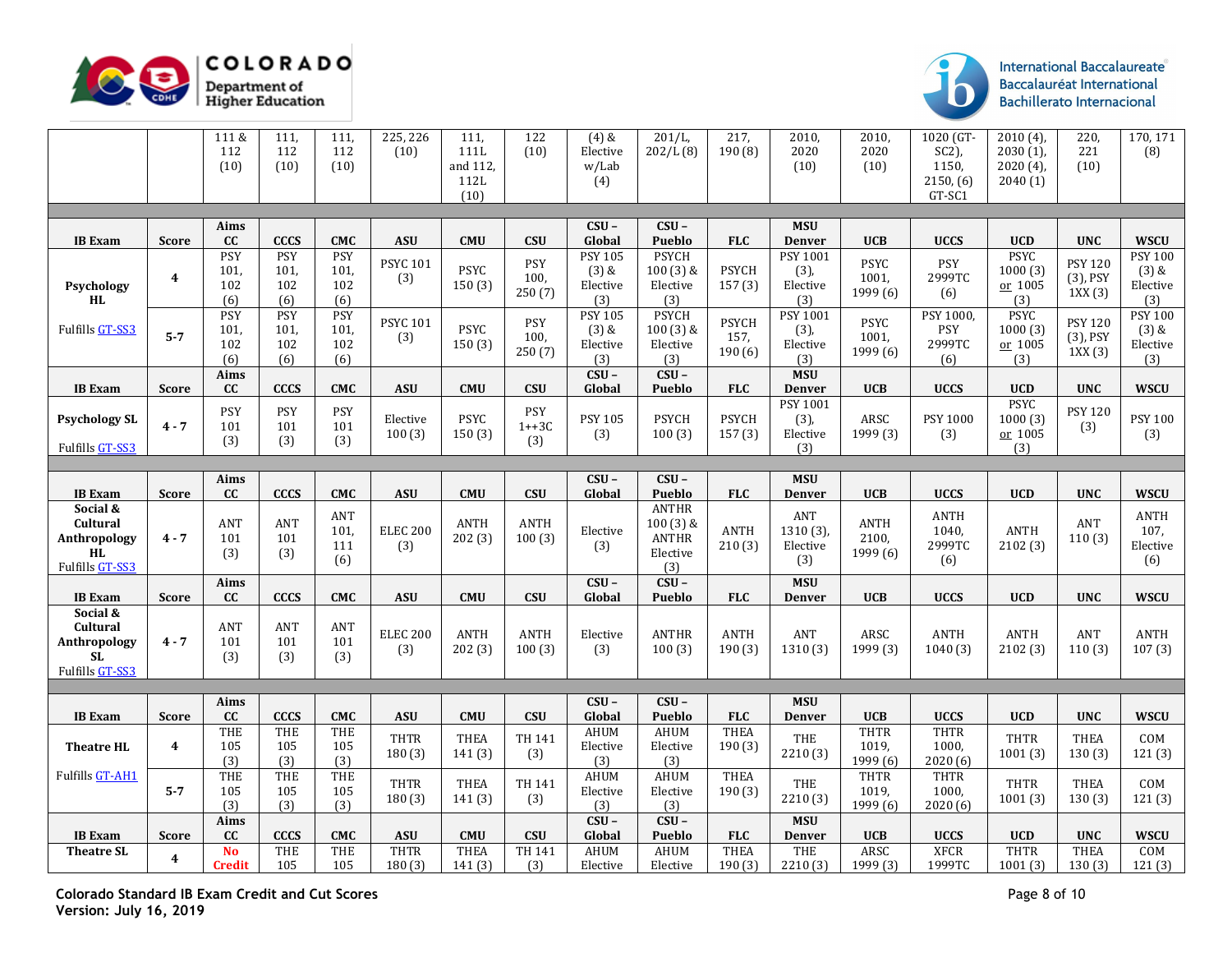



| Fulfills GT-AH1                                                                                         |                         | <b>Award</b><br>ed                               | (3)                              | (3)                      |                                  |                               |                                        | (3)                            | (3)                                           |                               |                                               |                                  | (3)                                  |                                  |                                                 |                                               |
|---------------------------------------------------------------------------------------------------------|-------------------------|--------------------------------------------------|----------------------------------|--------------------------|----------------------------------|-------------------------------|----------------------------------------|--------------------------------|-----------------------------------------------|-------------------------------|-----------------------------------------------|----------------------------------|--------------------------------------|----------------------------------|-------------------------------------------------|-----------------------------------------------|
|                                                                                                         | $5 - 7$                 | <b>No</b><br><b>Credit</b><br><b>Award</b><br>ed | THE<br>105<br>(3)                | THE<br>105<br>(3)        | <b>THTR</b><br>180(3)            | <b>THEA</b><br>141(3)         | <b>TH 141</b><br>(3)                   | <b>AHUM</b><br>Elective<br>(3) | AHUM<br>Elective<br>(3)                       | <b>THEA</b><br>190(3)         | THE<br>2210 (3)                               | ARSC<br>1999 (3)                 | <b>THTR</b><br>1999TC<br>(3)         | <b>THTR</b><br>1001(3)           | <b>THEA</b><br>130(3)                           | COM<br>121(3)                                 |
|                                                                                                         |                         |                                                  |                                  |                          |                                  |                               |                                        |                                |                                               |                               |                                               |                                  |                                      |                                  |                                                 |                                               |
| <b>IB</b> Exam                                                                                          | <b>Score</b>            | Aims<br>cc                                       | <b>CCCS</b>                      | <b>CMC</b>               | <b>ASU</b>                       | <b>CMU</b>                    | <b>CSU</b>                             | $CSU -$<br>Global              | $CSU -$<br>Pueblo                             | <b>FLC</b>                    | <b>MSU</b><br><b>Denver</b>                   | <b>UCB</b>                       | <b>UCCS</b>                          | <b>UCD</b>                       | <b>UNC</b>                                      | <b>WSCU</b>                                   |
| <b>Visual Arts SL</b><br>Fulfills GT-AH1                                                                | $4 - 7$                 | <b>ART</b><br>110<br>(3)                         | ART<br>110<br>(3)                | <b>ART</b><br>110<br>(3) | AR 103<br>(3)                    | <b>ARTE</b><br>115.<br>101(6) | <b>ART</b><br>$1 + 3B$<br>(3)          | Elective<br>(3)                | <b>ART 100</b><br>(3)                         | ART<br>190(3)                 | Elective<br>(3)                               | ARSC<br>1999 (3)                 | VA 1010<br>(3)                       | <b>FINE</b><br>1001(3)           | <b>ART</b><br>1XX(3)                            | Elective<br>(3)                               |
| <b>IB</b> Exam                                                                                          | <b>Score</b>            | Aims<br>cc                                       | <b>CCCS</b>                      | <b>CMC</b>               | <b>ASU</b>                       | <b>CMU</b>                    | <b>CSU</b>                             | $CSU -$<br>Global              | $CSU -$<br>Pueblo                             | <b>FLC</b>                    | <b>MSU</b><br><b>Denver</b>                   | <b>UCB</b>                       | <b>UCCS</b>                          | <b>UCD</b>                       | <b>UNC</b>                                      | <b>WSCU</b>                                   |
| <b>Visual Arts HL</b>                                                                                   | $\overline{\mathbf{4}}$ | ART<br>110<br>(3)                                | ART<br>110<br>(3)                | ART<br>110<br>(3)        | AR 103<br>(3)                    | ARTE<br>115,<br>101(6)        | <b>ART</b><br>$1 + 3B$<br>(3)          | Elective<br>(6)                | <b>ART 100</b><br>(3)                         | ART<br>190(3)                 | Elective<br>(6)                               | <b>ARSC</b><br>1999 (6)          | AH 1000,<br>VA 1010<br>(6)           | <b>FINE</b><br>1001(3)           | ART<br>1XX(6)                                   | Elective<br>(6)                               |
| <b>Fulfills GT-AH1</b>                                                                                  | $5 - 7$                 | ART<br>110<br>(3)                                | ART<br>110<br>(3)                | ART<br>110<br>(3)        | AR 103<br>(3)                    | <b>ARTE</b><br>115.<br>101(6) | ART<br>$1 + 3B$<br>(3)                 | Elective<br>(6)                | ART 100,<br>Elective<br>(6)                   | ART<br>190(6)                 | Elective<br>(6)                               | ARSC<br>1999(6)                  | AH 1000,<br>VA 1010<br>(6)           | <b>FINE</b><br>1001,<br>1999 (6) | <b>ART</b><br>1XX(6)                            | Elective<br>(6)                               |
|                                                                                                         |                         |                                                  |                                  |                          |                                  |                               |                                        |                                |                                               |                               |                                               |                                  |                                      |                                  |                                                 |                                               |
|                                                                                                         |                         |                                                  |                                  |                          |                                  |                               |                                        |                                |                                               |                               |                                               |                                  |                                      |                                  |                                                 |                                               |
| <b>IB</b> Exam                                                                                          | <b>Score</b>            | Aims<br>cc                                       | <b>CCCS</b>                      | <b>CMC</b>               | <b>ASU</b>                       | <b>CMU</b>                    | <b>CSU</b>                             | $CSU -$<br>Global              | $CSU -$<br>Pueblo                             | <b>FLC</b>                    | <b>MSU</b><br><b>Denver</b>                   | <b>UCB</b>                       | <b>UCCS</b>                          | <b>UCD</b>                       | <b>UNC</b>                                      | <b>WSCU</b>                                   |
| 20 <sup>th</sup> Century<br>World<br><b>History-The</b><br><b>Americas HL</b><br><b>Fulfills GT-HI1</b> | $4 - 7$                 | HIS<br>121,<br>122<br>(6)                        | <b>HIS</b><br>121<br>(3)         | <b>HIS</b><br>121<br>(3) | Elective<br>100(3)               | <b>HIST</b><br>131(3)         | <b>HIST</b><br>150,<br>151(6)          | HST 201,<br>202(6)             | HST 201,<br>202(6)                            | <b>HIST</b><br>280,<br>281(6) | <b>HIS</b><br>Elective<br>(6)                 | <b>HIST</b><br>1025,<br>1999 (6) | HIST 1040,<br>1530 (6)               | <b>HIST 136.</b><br>1362(6)      | <b>HIST</b><br>100.<br>101<br>(6)               | <b>HIST</b><br>126, 127<br>(6)                |
| <b>IB</b> Exam                                                                                          |                         | Aims<br>cc                                       | <b>CCCS</b>                      | <b>CMC</b>               |                                  | <b>CMU</b>                    | CSU                                    | $CSU -$                        | $CSU -$                                       | <b>FLC</b>                    | <b>MSU</b>                                    | <b>UCB</b>                       |                                      | <b>UCD</b>                       |                                                 |                                               |
| 20 <sup>th</sup> Century<br>World<br>History-<br><b>European HL</b><br>Fulfills GT-HI1                  | <b>Score</b><br>$4 - 7$ | <b>HIS</b><br>101,<br>102<br>(6)                 | <b>HIS</b><br>101,<br>102<br>(6) | <b>HIS</b><br>101<br>(3) | <b>ASU</b><br>Elective<br>100(3) | <b>HIST</b><br>101,<br>102(6) | <b>HIST</b><br>111,<br>Elective<br>(6) | Global<br>Elective<br>(3)      | Pueblo<br><b>HIST 111.</b><br>Elective<br>(6) | <b>HIST</b><br>160,<br>261(6) | <b>Denver</b><br>HIS 1045.<br>Elective<br>(6) | <b>HIST</b><br>1012.<br>1999 (6) | <b>UCCS</b><br>HIST 1030,<br>1040(6) | <b>HIST</b><br>1211,<br>1212 (6) | <b>UNC</b><br><b>HIST</b><br>120.<br>121<br>(6) | <b>WSCU</b><br><b>HIST</b><br>101, 102<br>(6) |
| <b>IB</b> Exam                                                                                          | Score                   | Aims<br>cc                                       | <b>CCCS</b>                      | <b>CMC</b>               | <b>ASU</b>                       | <b>CMU</b>                    | CSU                                    | $CSU -$<br>Global              | $\overline{\text{CSU}}$ –<br>Pueblo           | <b>FLC</b>                    | <b>MSU</b><br><b>Denver</b>                   | <b>UCB</b>                       | <b>UCCS</b>                          | <b>UCD</b>                       | <b>UNC</b>                                      | <b>WSCU</b>                                   |